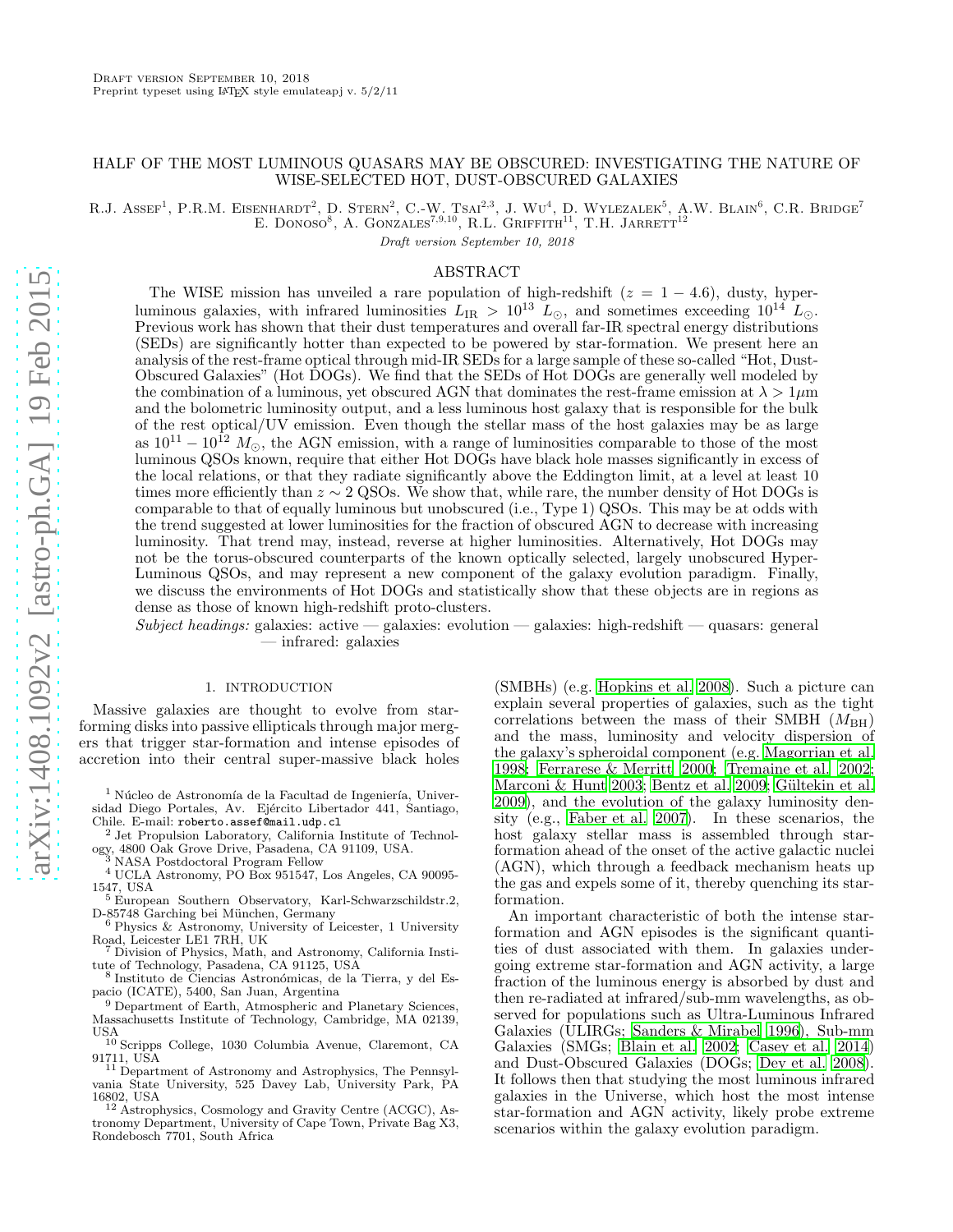NASA's Wide-field Infrared Survey Explorer (WISE; [Wright et al. 2010](#page-15-2)) was launched in December 2009, and surveyed the entire sky in four mid-IR bands centered at  $3.4\mu$ m (W1),  $4.6\mu$ m (W2),  $12\mu$ m (W3) and  $22\mu$ m (W4). One of the main goals of the WISE mission was to identify the most luminous infrared galaxies in the universe, and the mission has achieved considerable success towards this goal in the past few years [\(Eisenhardt et al.](#page-14-10) [2012;](#page-14-10) [Wu et al. 2012;](#page-15-3) [Bridge et al. 2013;](#page-14-11) [Jones et al.](#page-14-12) [2014;](#page-14-12) [Stern et al. 2014;](#page-15-4) [Wu et al. 2014;](#page-15-5) [Eisenhardt et al.](#page-14-13) [in prep.;](#page-14-13) [Lonsdale et al. in prep.;](#page-14-14) [Tsai et al. 2014\)](#page-15-6). One highly successful method to identify such sources is to target objects that are extremely red in the WISE bands, with faint or no detections in the more sensitive W1 and W<sub>2</sub> bands, but well detected in W<sub>3</sub> and W<sub>4</sub>. These selection criteria were presented by [Eisenhardt et al. \(2012](#page-14-10)) and have been shown to successfully identify a population of luminous galaxies with  $z \gtrsim 1$  (for details on the selection criteria, see [Eisenhardt et al. 2012](#page-14-10), and §[2.1\)](#page-1-0). Using sub-mm observations, [Wu et al. \(2012\)](#page-15-3) showed that these objects are indeed extremely luminous, with bolometric luminosities exceeding  $10^{13} L_{\odot}$ , and sometimes exceeding  $10^{14}$  L<sub>☉</sub>. These observations also showed that the dust in these objects is at temperatures significantly higher than in other luminous infrared populations, such as ULIRGs and SMGs, peaking at rest-frame wavelengths  $\lambda \leq 20 \mu$ m. Such high dust temperatures are consistent with AGN heating, suggesting the bulk of the luminosity is produced by accretion onto the galaxy's central SMBH rather than by star-formation. Indeed, [Eisenhardt et al.](#page-14-10) [\(2012\)](#page-14-10) in a detailed study of one of these sources, WISE J181417.29+341224.9 (W1814+3412 hereafter), determined that its spectral energy distribution (SED) is consistent with a heavily obscured ( $A_V \sim 50$  mag) AGN producing the bulk of the luminosity. Due to their high dust temperatures, and yet similar optical-to-mid-IR colors to DOGs, we adopt the terminology of [Wu et al. \(2012\)](#page-15-3) and refer to these objects as Hot, Dust-Obscured Galaxies or Hot DOGs.

Follow-up studies have provided additional interesting aspects of this population. The observedframe optical spectra of these objects [\(Eisenhardt et al.](#page-14-10) [2012;](#page-14-10) [Wu et al. 2012;](#page-15-3) [Stern et al. 2014;](#page-15-4) [Eisenhardt et al.](#page-14-13) [in prep.\)](#page-14-13) have diverse properties. While many of these objects show narrow emission lines commonly associated with obscured AGN activity present in the IR, some show features more closely associated with starformation, with mostly absorption lines and only  $Ly\alpha$ emission (e.g., W1814+3412 [Eisenhardt et al. 2012\)](#page-14-10), and some even show red continua with a lack of emission lines (e.g.,WISE J092625.44+423251.9; [Wu et al.](#page-15-3) [2012\)](#page-15-3). Imaging obtained with the Hubble Space Telescope/WFC3 and through adaptive optics with Keck/NIRC2 have shown that these objects typically are not gravitationally lensed, implying their luminosities are intrinsic [\(Eisenhardt et al. 2012](#page-14-10); [Wu et al. 2014;](#page-15-5) [Tsai et al. 2014\)](#page-15-6). Recently, [Jones et al. \(2014\)](#page-14-12) reported observations at  $850\mu m$  with SCUBA-2 at the James Clerk Maxwell Telescope (JCMT) of a subsample of 10 Hot DOGs, which suggest these objects are located in arcmin-scale overdensities of luminous dusty galaxies (see §[6\)](#page-11-0) and confirm the hot dust temperatures determined by [Wu et al. \(2012](#page-15-3)). [Jones et al. \(2014\)](#page-14-12) constrain the contribution of ULIRG-type star-formation to less than 30% of the IR luminosity, and of spiral-type star-formation to less than 3%. Similar conclusions are reached by [Wu et al. \(2014\)](#page-15-5), who studied two Hot DOGs at submm and mm wavelengths at higher spatial resolution using the Submillimeter Array (SMA) and the Combined Array for Research in Millimeter-wave Astronomy (CARMA). [Wu et al. \(2014\)](#page-15-5) was able to constrain their cold dust masses to amounts comparable to those of quasars with comparable luminosities. On the other end of the electromagnetic spectrum, [Stern et al. \(2014](#page-15-4)) studied the AGN nature of three Hot DOGs using Xray observations obtained with the X-ray Multi-Mirror Mission (XMM-Newton) and the Nuclear Spectroscopic Telescope  $Array (NuSTAR)$ , finding that the AGN emission is heavily absorbed, possibly Compton-thick. Using a similar sample to that defined by the Hot DOG selection criteria, [Bridge et al. \(2013](#page-14-11)) determined that a significant fraction of such objects show extended  $Ly\alpha$  emission on 30 – 100 kpc scales, and pointed out this could be consistent with the presence of intense quasar feedback. [Bridge et al. \(2013](#page-14-11)) also further constrained the high temperature of these objects by using Herschel/PACS and SPIRE observations to map the full shape of their far-IR SEDs. Finally, [Lonsdale et al. \(in prep.](#page-14-14)) present a study based on ALMA Cycle 0 observations of the far-IR SEDs of radio-selected, red WISE objects that are possibly the radio-loud counterparts of Hot DOGs. Although these objects are located at somewhat lower redshifts (0.47–2.85), they share some of the same characteristics, including the overall high dust temperatures and an even more dramatic apparent overdensity of nearby luminous dusty galaxies [\(Jones et al. in prep.](#page-14-15)).

In this work we study the physical properties of Hot DOGs by analyzing their SEDs, number densities and environments. In a companion paper, [Tsai et al. \(2014](#page-15-6)) presents a detailed study of the most luminous Hot DOGs, those with bolometric luminosities in excess of  $10^{14}$  L<sub>⊙</sub>. The article is structured as follows. In Section [2](#page-1-1) we discuss the sample selection and the follow-up photometric and spectroscopic observations. In Section [3](#page-3-0) we present our SED modeling methodology, while in Section [4](#page-5-0) we apply it to model our sample of Hot DOGs and discuss their inferred physical properties. In Section [5](#page-9-0) we compare the number density of Hot DOGs to that of comparably luminous QSOs. Finally, in Section [6](#page-11-0) we study the density of the environments in which Hot DOGs are found using follow-up Warm Spitzer/IRAC imaging. We discuss how the environments compare to known clusters at similar redshifts, and how this constrains the stellar masses of Hot DOGs. Throughout this work we assume a flat  $\Lambda$ CDM cosmology with  $H_0 = 73 \text{ km s}^{-1}$ ,  $\Omega_M = 0.3$ , and  $\Omega_{\Lambda} = 0.7$ . We refer to all magnitudes in the Vega photometric system. For convenience, the different samples used throughout this work are summarized in Table [1.](#page-2-0)

### <span id="page-1-1"></span><span id="page-1-0"></span>2. SAMPLE SELECTION AND MULTI-WAVELENGTH FOLLOW-UP OBSERVATIONS

# 2.1. WISE and the W12drop Selection

The WISE mission observed the full sky in four mid-IR photometric bands with a FWHM of  $6''$  in W1–3 and 12<sup>"</sup> in W4. We use the WISE All-Sky data release, which includes all observations obtained during the fully cryogenic mission. WISE surveyed the sky in a polar or-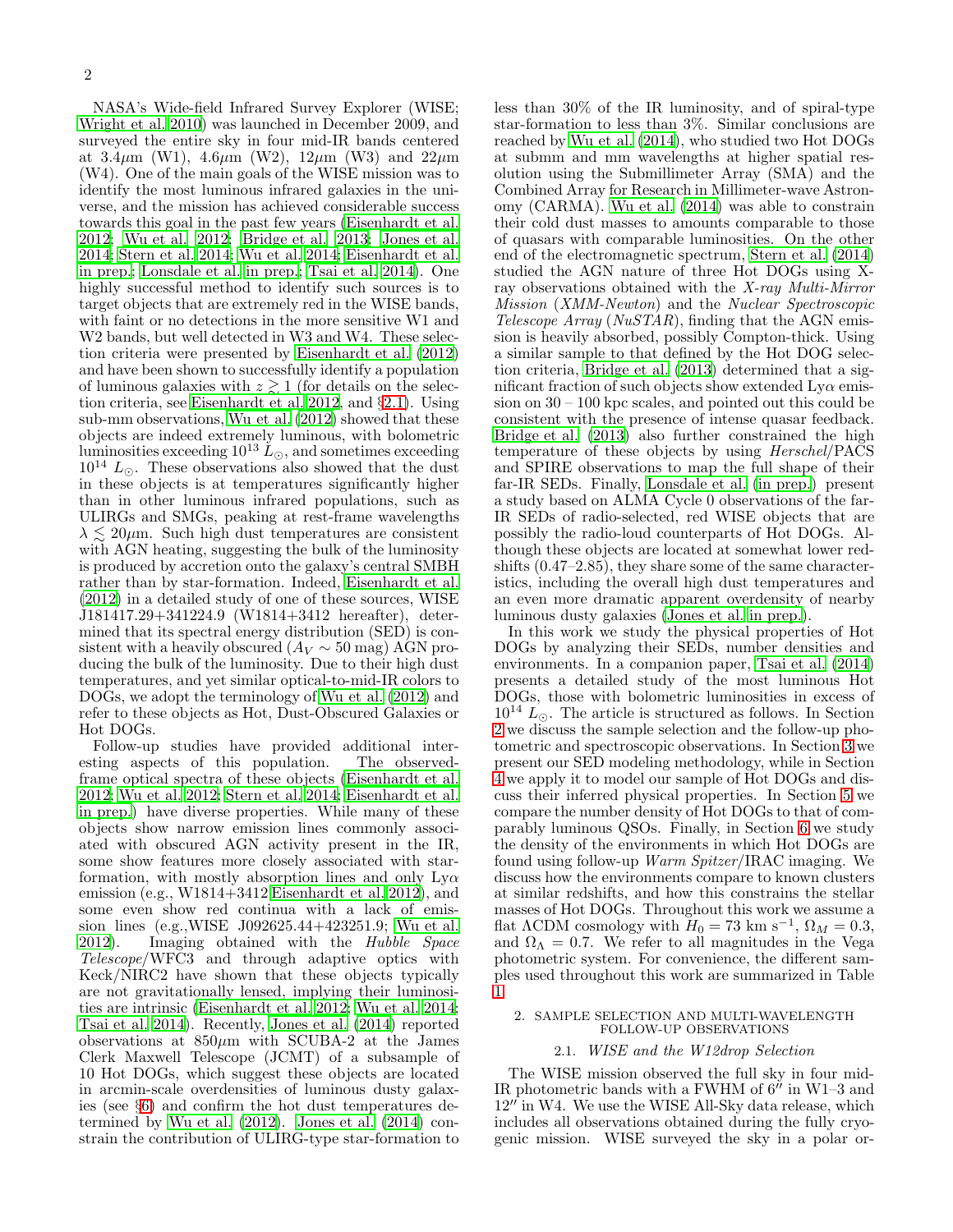Table 1 Sample Definition

<span id="page-2-0"></span>

| Sample                                          | Description<br>N                       |          | All<br>Nz | IRAC Detected<br>N<br>$N_{\rm z}$ |     |
|-------------------------------------------------|----------------------------------------|----------|-----------|-----------------------------------|-----|
| Full Sample W12drop                             | Eqn. $(1)$                             | 934      | 155       | 711                               | 115 |
| Full Sample Hot DOG                             | $z > 1$ and W12drop                    | $\cdots$ | 122       | $\cdots$                          | 96  |
| Core Sample W12drop                             | $W4<7.2$ and $W12$ drop                | 252      | 95        | 103                               | 58  |
| Core Sample Hot DOG                             | $W4<7.2$ and Hot DOG                   | .        | 77        | $\cdots$                          | 52  |
| Hot DOGs for number<br>density analysis $(\S5)$ | $2 < z < 4$ and<br>Core Sample Hot DOG | $\cdots$ | .         | .                                 | 42  |

Note. — All results presented in this article are based on objects detected by Warm Spitzer/IRAC (see §[2.2.1\)](#page-3-1). The definition of the Hot DOG population presented in this table reflects the definition adopted for this work but is somewhat more restrictive than those used elsewhere (e.g., as in [Wu et al.](#page-15-3) [2012](#page-15-3); see  $\S 4$ ). Note that for samples where z is not required for their selection,  $N$  is the total number of objects regardless of whether they have been observed spectroscopically, while  $Nz$  shows the number of objects with a measured redshift.

bit with respect to the ecliptic, simultaneously obtaining images in all four bands. Hence, the number of observations in a field increases with its ecliptic latitude. While fields near the ecliptic were typically observed 12 times, the number can grow to thousands near the ecliptic poles (e.g., [Jarrett et al. 2011\)](#page-14-16). The median coverage across the sky is approximately 15 frames per passband. Detailed accounts of the mission are presented by [Wright et al. \(2010\)](#page-15-2) and in the WISE All-Sky data release explanatory supplement<sup>[13](#page-2-2)</sup>.

As discussed earlier, our canonical picture of galaxy evolution suggests the existence of key stages where massive galaxies experience extremely luminous but heavily dust-enshrouded star-formation and nuclear activity. For the most massive galaxies, these stages may reach infrared luminosities  $L_{IR} \geq 10^{13} L_{\odot}$ , and hence be classified as Hyper-Luminous Infrared Galaxies (HyLIRGs), but can be very faint in the optical bands due to obscuration. [Wu et al. \(2012](#page-15-3)) and [Eisenhardt et al. \(2012](#page-14-10)) presented a large sample of WISE-selected HyLIRGs, which are the main target of this study. The selection criteria used by [Eisenhardt et al. \(2012\)](#page-14-10) and [Wu et al.](#page-15-3) [\(2012\)](#page-15-3) specifically target galaxies red enough to be well detected in the long wavelength WISE bands W3 and W4, but are poorly or undetected at the shortest wavelength, more sensitive W1 and W2 bands. Samples selected in this way are referred to as "W1W2-dropouts" by [Eisenhardt et al. \(2012\)](#page-14-10) and [Wu et al. \(2012\)](#page-15-3), but for brevity we use "W12drops" here as an equivalent term.

W12drop selection requires that  $W1 > 17.4$  mag, and that either

<span id="page-2-1"></span>
$$
W4 < 7.7 \text{ mag} \land W2 - W4 > 8.2 \text{ mag}, \quad (1)
$$

or

$$
W3 < 10.6 \text{ mag} \land W2 - W3 > 5.3 \text{ mag.} \quad (2)
$$

Furthermore, objects are required to be farther than 30° from the Galactic Center and 10° from the Galactic Plane

to limit contamination by Galactic objects. All objects are required to be free of artifacts flagged by the WISE pipeline and to not be associated with either known asteroids or those discovered by WISE [\(Mainzer et al.](#page-14-17) [2011\)](#page-14-17).

Finally, we required candidates to pass a series of visual inspections of both individual exposures and coadded images for any given source. We focused such efforts on the brighter candidates with  $W4 < 7.2$ , resulting in a sample of 252 objects over approximately  $32,000 \text{ deg}^2$ . We refer to these objects as the "core sample". A search to W4 $\lesssim$  7.7 using preliminary reductions covering 70% of the total area was also carried out, resulting in an additional sample of 682 W12drops which is somewhat less complete and well-characterized than the core sample. We refer to the total sample of 934 objects as the "full sample".

It is now known that WISE All-Sky profile-fitting derived fluxes of very faint sources are significantly biased due to excess sky subtraction during the data processing (see [Lake et al. 2013](#page-14-18)). The effect is somewhat stochastic in nature, but can be well modeled as a constant underestimation of  $9.29 \pm 0.04$   $\mu$ Jy and  $10.38 \pm 0.07$   $\mu$ Jy in the W1 and W2 fluxes of the WISE All-Sky release catalog (S. Lake, private communication). Some of these issues have been corrected in the latest WISE data release, dubbed AllWISE, but because the All-Sky Catalog was used for the W12drop selection we use the WISE All-Sky fluxes and apply the corrections outlined above when modeling the selection function rather than trying to translate the W12drop selection function to the AllWISE data release. We note that the SED modeling discussed later is not affected by this issue, since we rely on deeper *Warm Spitzer* observations for those wavelengths (see §[2.2.1](#page-3-1) and §[4](#page-5-0) for details), but it will prove to be important when considering the W12drop selection function (see §[5](#page-9-0) for details).

Additionally, [Wright et al. \(2010\)](#page-15-2) found systematic differences in the W3 and W4 magnitudes of red and blue calibrators, with the red calibrators being 17% too faint in W3 and 9% too bright in W4. Given the red col-

<span id="page-2-2"></span> $^{13}$ <http://wise2.ipac.caltech.edu/docs/release/allsky/expsup/>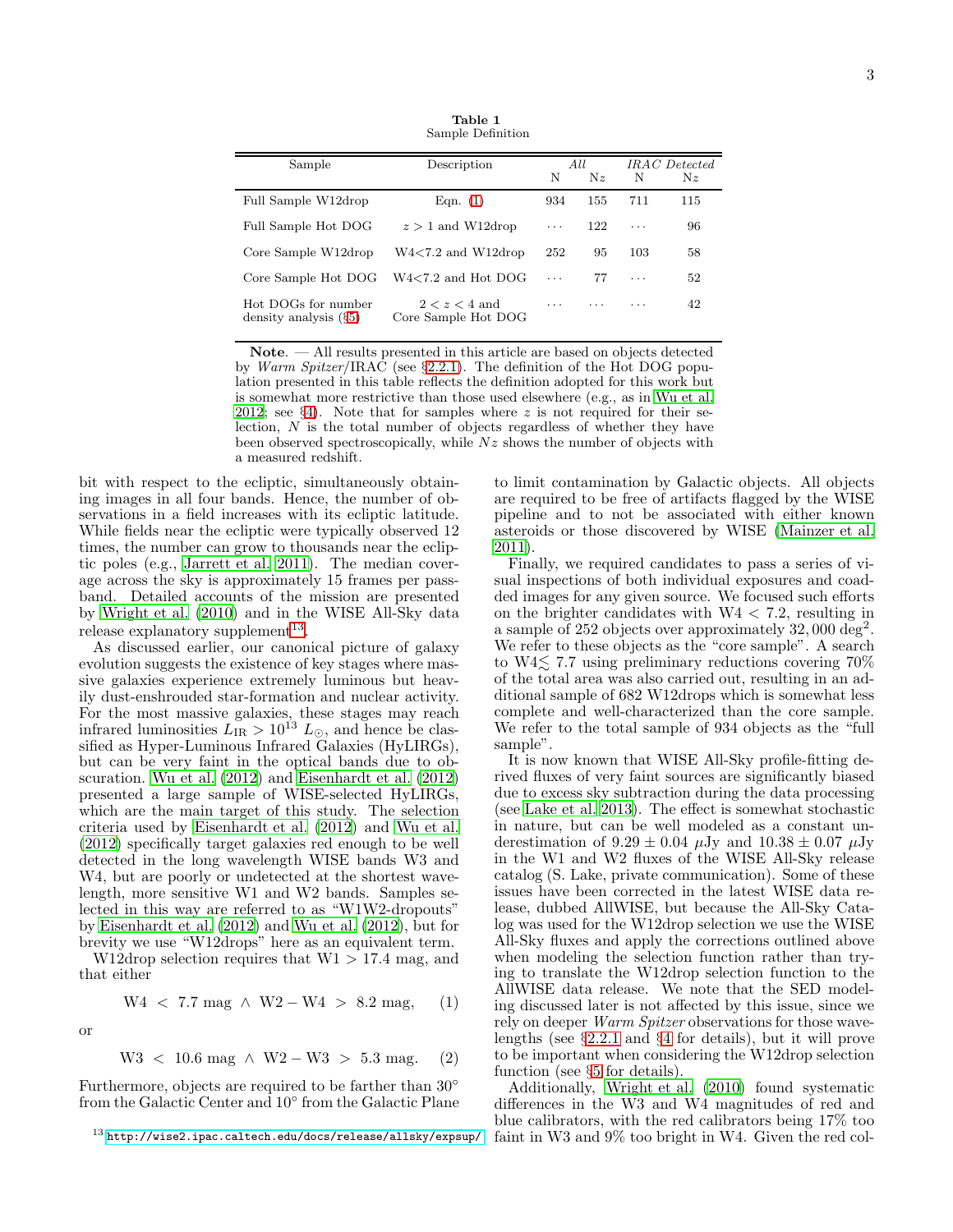ors of our sources, we have corrected their W3 and W4 magnitudes by adding  $-0.17$  mag and  $0.09$  mag respectively to the quantities reported in the All-Sky release for modeling their SEDs (see §[3\)](#page-3-0). Since these corrections are not considered by the selection criteria, we remove them when evaluating the W12drop selection function in §[5.](#page-9-0) [Brown et al. \(2014\)](#page-14-19) have recently suggested a somewhat larger correction of 0.13 mag instead 0.09 mag for sources as red as those considered here. Our main results would not be qualitatively affected by using this larger correction.

### 2.2. Follow-up Observations

### 2.2.1. Warm Spitzer Observations

<span id="page-3-1"></span>We obtained observations of Hot DOGs with the IRAC instrument [\(Fazio et al. 2004](#page-14-20)) onboard the Spitzer Space Telescope [\(Werner et al. 2004\)](#page-15-7). In its non-cryogenically cooled state, known as Warm Spitzer, the IRAC camera obtains photometry in two broad-band channels centered at 3.6 and 4.5 $\mu$ m, referred to as [3.6] and [4.5]. The channels are similar to the WISE  $W1$  and  $W2$  bands, but because of its larger aperture, longer exposure time, and smaller PSF (FWHM of  $\approx 1.7''$  in each band), IRAC provides significantly deeper images. We refer the reader to [Griffith et al. \(2012\)](#page-14-21) for details of this program, as well as of the data reduction and photometric measurements.

Of the 934 W12drops in the full sample, 712 were observed with *Warm Spitzer* in the [3.6] and [4.5] IRAC channels. All but one of these is well detected in both bands, with the one outlier object (W0149–8257) detected only in the [4.5] band. We limit our parent sample to those 711 objects detected in both Warm  $Spitzer/IRAC$  bands. The core sample  $(W4<7.2)$  is similarly reduced to 103 targets.

### 2.2.2. Ground-Based Near-IR Imaging

We obtained follow-up near-IR observations of our sample using the Wide-field IR Camera (WIRC; [Wilson et al. 2003\)](#page-15-8) on the Hale 200-inch telescope at Palomar Mountain, the WIYN High-Resolution Infrared Camera (WHIRC; [Meixner et al. 2010\)](#page-14-22) at the 3.5m WIYN telescope, the Ohio State InfraRed Imager/Spectrometer (OSIRIS; [Depoy et al. 1993](#page-14-23)) at the 4m SOAR telescope, and the SAO Widefield InfraRed Camera (SWIRC; [Brown et al. 2008\)](#page-14-24) at the 6.5m MMT telescope. Table [2](#page-3-2) provides more details about these observations.

All images were reduced following standard IRAF pro-cedures using the XDIMSUM package<sup>[14](#page-3-3)</sup>, and all fluxes were obtained in 4.0′′ diameter apertures. Each image was flux-calibrated using the 2MASS point source catalog (PSC, [Skrutskie et al. 2006\)](#page-15-9), using comparison stars within the field of view whenever possible, or by using the closest observation in time of a field containing 2MASS detected stars if conditions were photometric. The latter was only necessary for some of the OSIRIS observations, which have an 80<sup>''</sup> field of view. We add the dispersion of the zero-point calibration in quadrature to the photometric uncertainty of each source. Magnitudes are listed in Table [2](#page-3-2) for each of the W12drops for which we obtained follow-up near-IR observations.

Table 2 Ground-Based NIR Follow-Up

<span id="page-3-2"></span>

| WISE ID                                                                                                                                                                                    | Band                  | $\text{Ma}e^{\dagger}$                                                        | Unc.                                                        | $Instrument$ <sup><math>\ddagger</math></sup> |
|--------------------------------------------------------------------------------------------------------------------------------------------------------------------------------------------|-----------------------|-------------------------------------------------------------------------------|-------------------------------------------------------------|-----------------------------------------------|
| WISEJ000431.34-192301.8<br>WISEJ000709.03+730831.2<br>WISEJ002659.24+201556.2<br>WISEJ002933.06+020505.4<br>WISEJ012611.98-052909.6<br>WISEJ013400.59-260726.5<br>WISE.J014747.59-092350.5 | Н<br>K s<br>$\cdot$ T | 19.453<br>21.795<br>20.270<br>18.833<br>19.794<br>19.861<br>20.163<br>>23.000 | 0.125<br>0.630<br>0.117<br>0.142<br>0.166<br>0.135<br>0.123 | А<br>в<br>в<br>С<br>в<br>В<br>А<br>R          |

Note. — Table [2](#page-3-2) is published in its entirety in the electronic edition of ApJ. A portion is shown here for guidance regarding its form and content.

<sup>†</sup>  $1\sigma$  upper bounds shown for undetected sources.

‡ Telescope and instrument used for the observations, defined as A: SOAR/OSIRIS; B: WIYN 3m/WHIRC; C: Hale 200 inch/WIRC; and D: MMT/SWIRC.

Of the 711 (103) objects in our full (core) W12drop sample with *Warm Spitzer* observations, 84 (52) have been observed in J-band,  $23(16)$  in H-band, and 37 (19) in K-band. Of these, only 1 (0) object has been observed in all three bands, and only 26 (16) have been observed in more than one band.

### 2.2.3. Optical Spectroscopy

<span id="page-3-5"></span>Optical spectroscopy was performed for a large fraction of our sample using several facilities, with greater emphasis given to the core sample. These were obtained primarily using LRIS on the Keck-I telescope (see [Wu et al.](#page-15-3) [2012,](#page-15-3) for examples) and GMOS-S on the Gemini-S telescope. Redshifts are generally based on multiple features and are therefore considered secure. [Eisenhardt et al.](#page-14-13) [\(in prep.](#page-14-13)) will provide a comprehensive description of the optical spectroscopy. Figure [1](#page-4-0) shows the redshift distribution of all 115 (58) objects in the full (core) W12drop sample with Warm Spitzer observations and successful redshift measurements. The full sample shows a clear minimum at  $0.6 < z < 2$ , suggesting the low- and high-redshift populations are distinct. The core sample distribution is also consistent with the presence of the bimodality, albeit at lower significance due to the smaller number of objects. Since we are only interested in very luminous objects, we focus on the sample of 96 (52) objects from the full (core) sample with  $z > 1$ . [Eisenhardt et al. \(in prep.\)](#page-14-13) shows that approximately 70% of the objects targeted for spectroscopy yielded redshift measurements, but that objects with failed spectroscopic measurements are primarily due to optical faintness, suggesting they are typically located at high redshift and are bona-fide HyLIRGs. We note that during some of the spectroscopic observing runs, we biased against targets detected in both the  $B$  and  $R$  bands of the Digitized Sky Survey<sup>[15](#page-3-4)</sup> to reduce the incidence of low redshift contaminants. This bias has only a minor effect for the  $z > 1$  population, so we do not discuss it any further.

#### 3. SED MODELING METHODOLOGY

<span id="page-3-4"></span><span id="page-3-0"></span> $^{15}$ [https://archive.stsci.edu/cgi-bin/dss\\_form](https://archive.stsci.edu/cgi-bin/dss_form)

<span id="page-3-3"></span> $^{14}$ <ftp://iraf.noao.edu/ftp/extern-v214/xdimsum>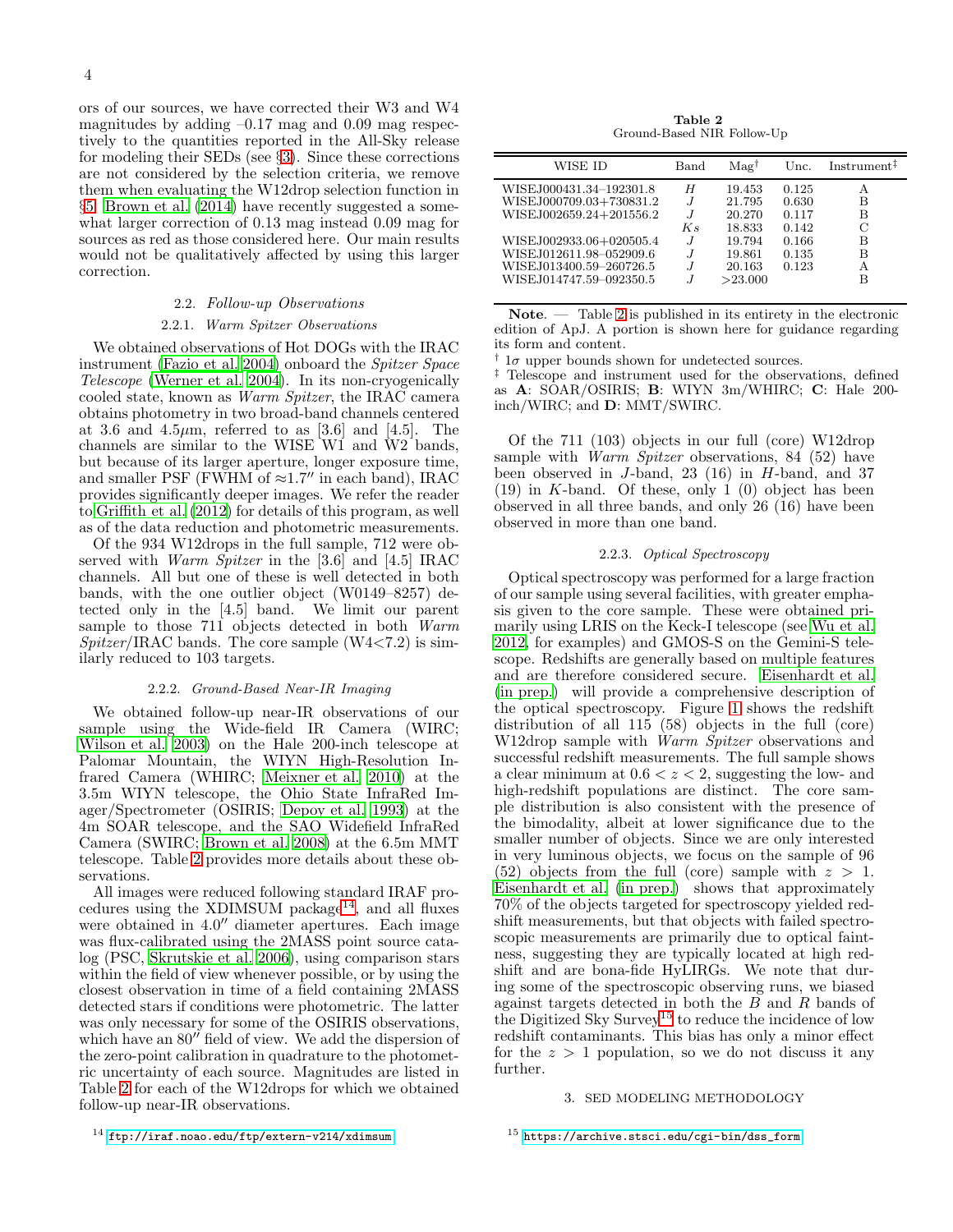

<span id="page-4-0"></span>Figure 1. Redshift distribution of the 115 W12drops with spectroscopic redshift and IRAC measurements. The shaded histogram shows the distribution for the 58 objects in the core sample (W4<7.2, see §[2.1\)](#page-1-0).

In order to gain insight into the physical properties of Hot DOGs, we study their rest-frame optical through mid-IR multi-wavelength SEDs. Specifically, we study their rest-frame optical through mid-IR properties by combining the WISE data with optical spectroscopy, Warm Spitzer observations and ground-based near-IR photometry. We model the SEDs following the approach applied in [Eisenhardt et al. \(2012\)](#page-14-10) to study Hot DOG W1814+3412. Namely, we use the low resolution AGN and galaxy SED templates and the respective modeling algorithm of [Assef et al. \(2010](#page-14-25)). Briefly, every object is modeled as a non-negative linear combination of three host galaxy SED templates (broadly resembling E, Sbc and Im types, see [Assef et al. 2010](#page-14-25), for details) and one AGN SED template. [Eisenhardt et al. \(2012\)](#page-14-10) used the AGN template of [Richards et al. \(2006](#page-15-10)) because of its longer wavelength range. Here we use the [Assef et al.](#page-14-25) [\(2010\)](#page-14-25) AGN template instead, but there is no substantial difference between these AGN templates for the purpose of the SED modeling of Hot DOGs over the UV-throughmid-IR wavelength range studied in this work.

We also fit an AGN reddening component, which we parametrize by the color excess  $E(B-V)$ , considering values from 0 to  $10^{1.5}$ . The assumed reddening-law corresponds to an SMC-like extinction for  $\lambda < 3300$ Å, and a Galactic extinction curve at longer wavelengths. Additional details are provided in [Assef et al. \(2010](#page-14-25)). Although in some unresolved obscured sources it may be important to modify these reddening curves to account for the optical and UV photons scattered into the line-ofsight (see [Kochanek et al. 2012\)](#page-14-26), our sources are under too much obscuration for this to be a significant issue. In the next sections we show that this approach does, in general, perform a good job of modeling Hot DOGs,

although possible shortcomings are discussed in detail.

One of the important quantities we want to study is the intrinsic bolometric luminosity of the underlying AGN. We estimate it using the scaling relation of [Kaspi et al.](#page-14-27)  $(2000),$  $(2000),$ 

<span id="page-4-1"></span>
$$
L_{\rm AGN}^{\rm Bol} = 9 \lambda L_{\lambda} (5100 \text{\AA}). \tag{3}
$$

The continuum luminosity at  $5100\text{\AA}$  is calculated by taking only the best-fit reddened AGN component, and removing the obscuration. While a more self-consistent bolometric luminosity can be obtained by integrating over the best-fit AGN component to the SED (see, e.g., [Assef et al. 2010,](#page-14-25) [2013;](#page-14-28) [Eisenhardt et al. 2012\)](#page-14-10), this scaling is widely used, so adopting it simplifies the comparison with other results in the literature. For reference, the luminosity obtained integrating over the unreddened AGN template between 0.1 and  $30\mu$ m is greater than the bolometric luminosity estimated using equation [\(3\)](#page-4-1) by a factor of 1.3. By using a single AGN template we are implicitly assuming the torus covering fraction of the accretion disk in all Hot DOGs is equal to that implied by the template, which is likely about 50% given the results of [Assef et al. \(2013](#page-14-28)). For luminous Type 1 quasars [Roseboom et al. \(2013](#page-15-11)) found that the mean covering fraction was 39% with a dispersion of 18%. Since the amplitude of the AGN component in the best-fit SED is primarily anchored by the W3 and W4 fluxes, a larger covering fraction could reduce the deduced AGN continuum luminosity at 5100Å. In principle, this luminosity could be overestimated by up to a factor of 2 in the extreme scenario where the torus leaves no open line of sight towards the accretion disk and is composed of uniformly distributed hot dust clouds, as all dust must strongly radiate at  $\lambda \lesssim 10 \mu m$  to affect our results. This scenario is, however, unlikely, given the detection of AGN narrowemission lines in many of the rest-frame UV spectra (see, e.g. [Wu et al. 2012\)](#page-15-3).

We also wish to estimate the stellar mass  $(M_*)$  of each host galaxy. We estimate this quantity by multiplying the rest-frame luminosity of the host component in the K-band by the mass-to-light ratio  $(M/L)$  in that band. The value of  $M/L$  depends on many parameters, including the galaxy's star-formation history, metallicity, stellar initial mass function (IMF) and contribution from thermally pulsating asymptotic giant branch (TP-AGB) stars. Because we generally have only a single photometric band probing the host properties, we only aim to place meaningful bounds on  $M/L$ . Although the lower end of the  $M/L$  range is only loosely bound, the upper end is much better constrained, as it is primarily limited by the age of the Universe at the redshift of the object. Hence, for the purpose of this study, we will focus on estimating upper bounds on the stellar mass of each Hot DOG. We estimate these upper bounds for each object using the EzGal code of [Mancone & Gonzalez \(2012\)](#page-14-29) with the stellar population models of [Bruzual & Charlot \(2003](#page-14-30)). We choose these stellar population models in favor of more recent ones available for EzGal (e.g., [Maraston](#page-14-31) [2005;](#page-14-31) [Conroy et al. 2009;](#page-14-32) [Conroy & Gunn 2010\)](#page-14-33) since they have the lowest contribution of TP-AGB stars to the composite SEDs, implying the highest  $M/L$  values. The  $M/L$  values in the rest-frame near-IR are rather insensitive to variations in the metallicity, with lower metallicities implying higher  $M/L$  values in  $K_s$ . To be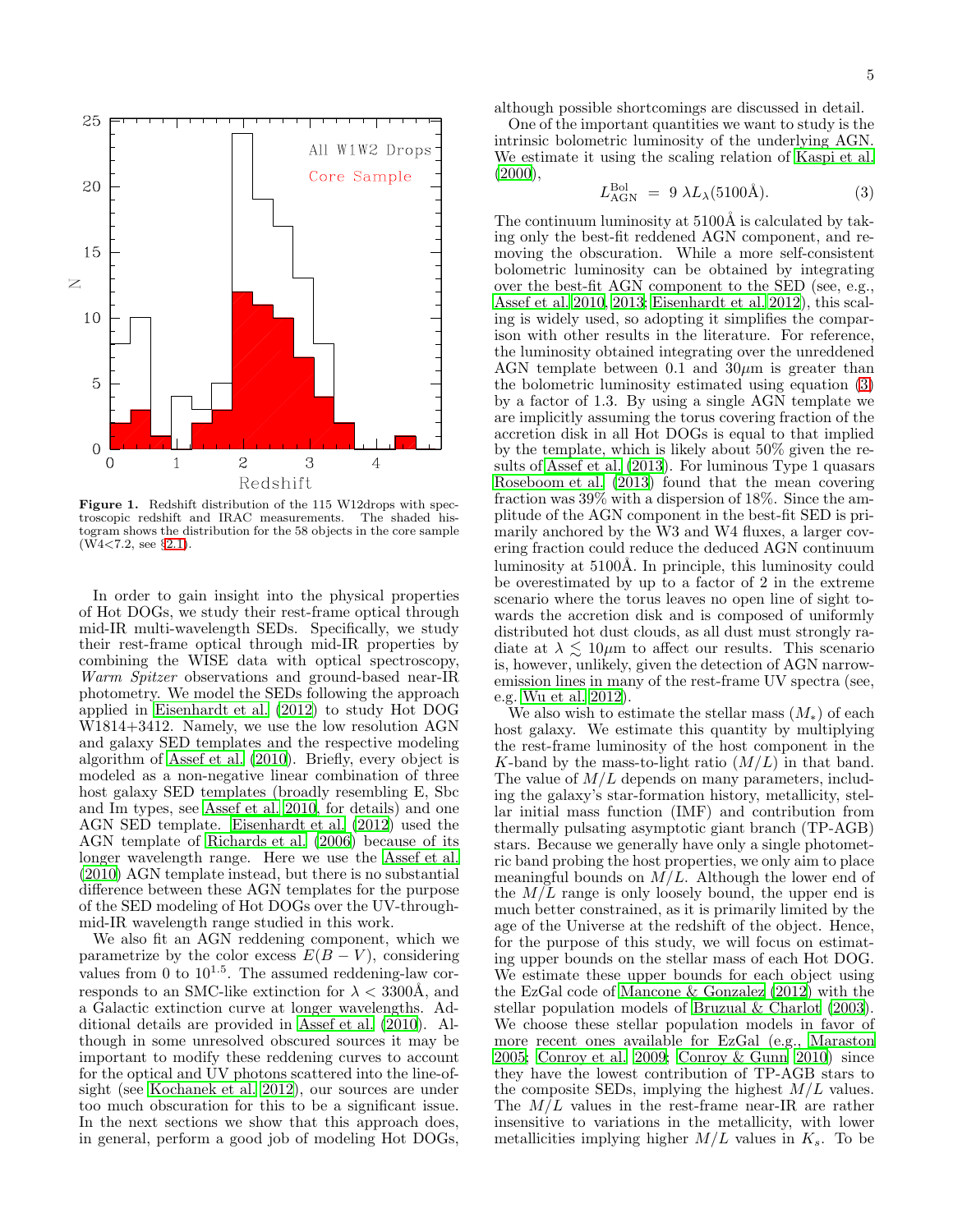conservative we consider the lowest metallicity available for EzGal,  $Z = 0.008 \ (\equiv 0.4 Z_{\odot})$ . For the star-formation history, we consider a simple stellar population (SSP) with a formation redshift  $z_F = 15$ . Finally, for the IMF, we consider the results of [Conroy et al. \(2013\)](#page-14-34), who have shown that in early-type galaxies, the  $M/L$  ratio in Kband can be up to twice that expected for the Milky Way. We use  $M/L$  values two times higher than those estimated assuming a [Chabrier \(2003](#page-14-35)) IMF. Our only assumption that would tend to underestimate the stellar mass is that of little host obscuration in the rest-frame K-band. We discuss this issue further in detail in §[4](#page-5-0) and §[6,](#page-11-0) where evidence is shown that although Hot DOGs live in significantly dense regions, possibly clusters or dense filaments, higher stellar masses would predict even richer environments than observed.

Finally, we also attempt to estimate the central SMBH mass  $(M_{BH})$  for these objects. In many cases, however, we do not quote the values of  $M<sub>BH</sub>$  but of the Eddington luminosity defined as

<span id="page-5-1"></span>
$$
L_{\rm Edd} = 3.28 \times 10^4 \left(\frac{M_{\rm BH}}{M_{\odot}}\right) L_{\odot}, \tag{4}
$$

which corresponds to the luminosity at which photon pressure inhibits isotropic accretion onto an isotropically radiating body. This is an interesting quantity to study for AGN since most energy is generated by accretion onto the SMBH. Furthermore, [Kollmeier et al. \(2006,](#page-14-36) also see [Shen et al. 2008\)](#page-15-12) have shown that luminous QSOs at similar redshifts as Hot DOGs tend to radiate in a limited range of Eddington ratios, defined as  $\lambda_E = L_{AGN}^{Bol}/L_{Edd}$ .

Direct estimates of  $M_{\rm BH}$  in AGN, and hence  $L_{\rm Edd}$ , based on single optical spectra are possible by combining the width of their broad emission lines and the luminosity of their accretion disks (e.g., [Vestergaard & Peterson](#page-15-13) [2006\)](#page-15-13), typically limiting such measurements to unobscured objects. In an upcoming article [\(Wu et al.](#page-15-14) [in prep.\)](#page-15-14) we explore such estimates for a handful of Hot DOGs where we observed broad  $H\alpha$  in the near-IR, but such methods are certainly not applicable to the sample of objects we study here. Hence, we consider two alternative methods, and explore their consequences in depth in §[4.](#page-5-0) First, we estimate  $M_{\rm BH}$  through equation [\(4\)](#page-5-1) by assuming that the AGN in Hot DOGs radiate at the typical  $\lambda_E = 0.30$  determined by [Kollmeier et al. \(2006](#page-14-36)) for QSOs at similar redshifts. Alternatively, we assume that  $M_{\rm BH}$  is related to the stellar mass in the host galaxy in the same way as found for local galaxies. Specifically, we use the relation between the spheroidal component mass  $(M<sub>Sph</sub>)$  and  $M<sub>BH</sub>$  of [Bennert et al. \(2011a](#page-14-37)),

$$
\log \frac{M_{\text{BH}}}{M_{\odot}} = -3.34 + 1.09 \log \frac{M_{\text{Sph}}}{M_{\odot}}.
$$
 (5)

Given that the near-IR imaging reported here is either ground based or from Spitzer, we cannot attempt a morphological decomposition of the bulge or spheroidal component. Furthermore, due to the extreme nature of Hot DOGs, it is not even clear the definition of a spheroidal component would be sensible. Hence, we assume that all of the detected rest-frame K-band light belongs to the spheroidal component. Combined with the fact that our stellar mass estimates are also upper bounds, our estimates of  $M_{\rm BH}$  obtained in this manner should be considered as generous upper limits. In the next section we discuss how both estimates lead to very different scenarios for Hot DOGs, highlighting that accurate estimates of  $M_{\text{BH}}$  in Hot DOGs are a crucial element for understanding their nature, requiring more extensive optical/near-IR spectral coverage.

Due to the low number of degrees of freedom, there can be considerable uncertainty for the best-fit parameters of each galaxy. To account for this, we do a Monte Carlo approach. For each object we resample each available flux from a Gaussian distribution centered at the measured value with a standard deviation equal to the photometric uncertainty, and re-estimate all the parameters described above. We repeat this 1000 times per galaxy and re-estimate the results discussed in the next section, finding no significant difference.

Finally, we caution that the infrared emission might not be powered by AGN activity but might be powered by extreme starburst disks, such as proposed by [Thompson et al. \(2005\)](#page-15-15), who found that, under the appropriate conditions, a disk of star-formation can form where gas and dust are supported primarily by starformation feedback and radiation pressure. The typical dust temperature can become quite high, comparable to the temperatures of  $\sim$  60 K typical of Hot DOGs [\(Wu et al. 2012](#page-15-3)). Extreme star-formation rates, on the order of  $\sim 10^4$  M<sub>☉</sub> yr<sup>-1</sup>, would be needed to power the luminosities seen in Hot DOGs (see, e.g. [Eisenhardt et al. 2012\)](#page-14-10), making this scenario quite unlikely. Also, [Thompson et al. \(2005\)](#page-15-15) find that it is inevitable to form a bright AGN at the center of such a starburst disk and that, furthermore, the star-formation driven rest-frame  $10\mu$ m emission still relates to the accretion disk emission in the same way as for a regular Type 1 QSO as judging from the templates of [Elvis et al. \(1994](#page-14-38)). Hence, even in this arguably unlikely physical scenario, the main results presented here are still valid. We do not refer to this scenario hereafter.

#### 4. ANALYSIS

<span id="page-5-0"></span>By design, W12drops are either undetected or marginally detected in W1 and W2. Because of this, we fit their SEDs using the Warm Spitzer [3.6] and [4.5] photometry, W3 and W4 photometry, and, whenever possible, the ground-based near-IR photometry. Figure [2](#page-6-0) shows examples of SED fits to two high-redshift and two low-redshift W12drops. Objects with  $z < 1$  have much lower luminosities and are much worse fit by the models than their higher-redshift counterparts, reinforcing the idea they compose two distinct populations. From now on, we will use interchangeably the terms "Hot DOG" [\(Wu et al. 2012\)](#page-15-3) and "W12drop at  $z > 1$ " for convenience in this article.

Our SED fits show that the AGN component dominates the luminosity of Hot DOGs, accounting for >97% of the total  $0.1 - 30 \mu m$  $0.1 - 30 \mu m$  $0.1 - 30 \mu m$  output in all objects. Figure 3 shows the residuals of the SED fits both as a ratio between the observed and model fluxes (top panel) and as the difference with respect to the measurement uncertainties (bottom panel). The ground-based near-IR photometry shows large discrepancies with respect to the modeled fluxes but only in absolute terms, as the deviations are in almost no case beyond  $3\sigma$ . The Warm Spitzer/IRAC and W3-4 fluxes show only small abso-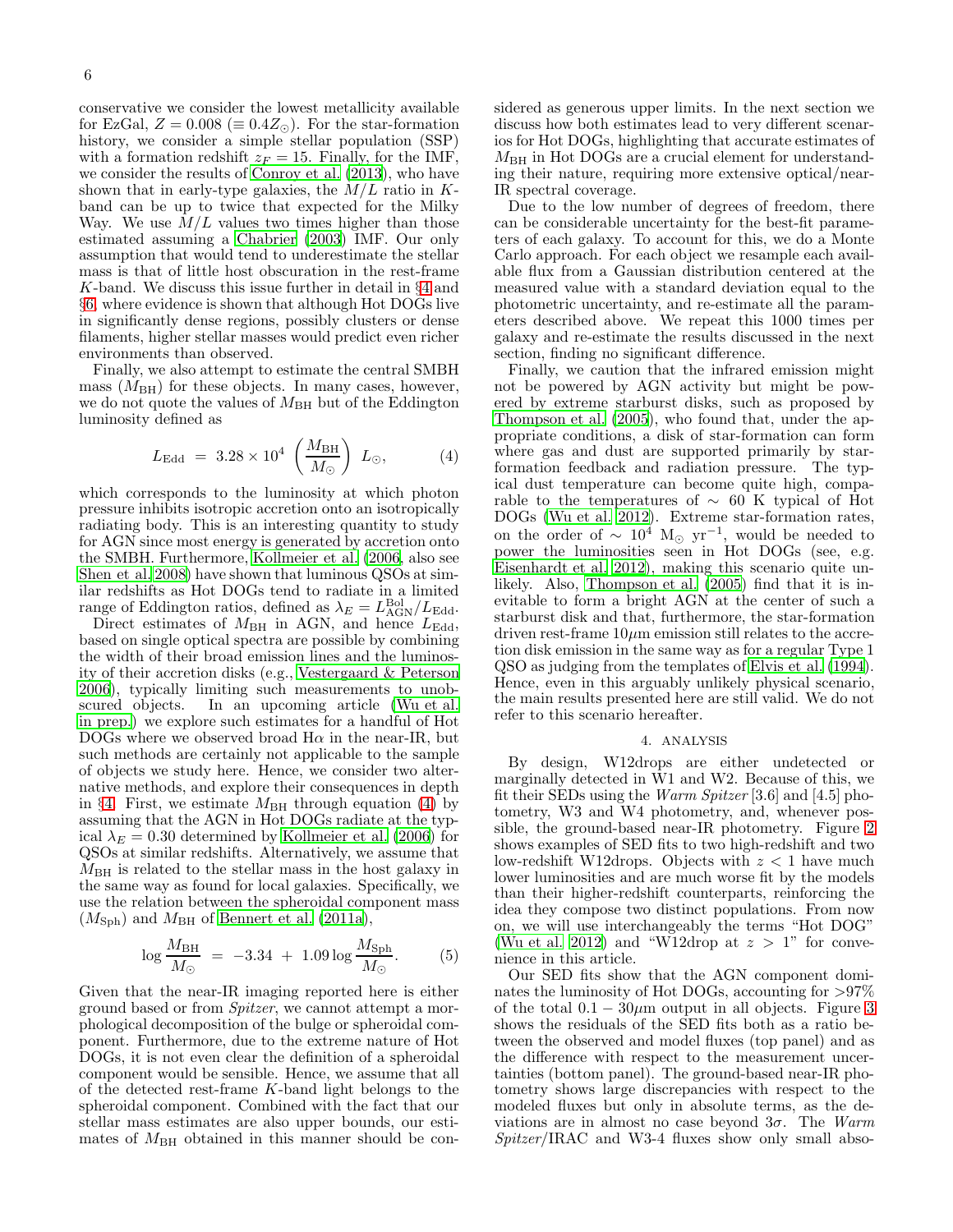

<span id="page-6-0"></span>Figure 2. Examples of SED fits to two high-redshift (top panels) and two low-redshift W12drops (bottom panels). All four have  $\chi^2$  values close to the median values of their populations. Each panel shows the observed fluxes (*green filled circles*), as well as the expected fluxes from the best-fit SED model (black open triangles). The solid lack line shows the best-fit SED, composed of an AGN under  $E(B-V)$  of obscuration (*dashed blue line*) plus a quiescent  $(dotted\ red)$ , intermediate  $(long-dashed\ green\ line)$  and strongly star-forming (dot-dashed cyan line) stellar populations (see  $\S3$  $\S3$  for details). Most galaxies do not require all three stellar templates. Notice the much higher  $\chi^2$  values of the low-redshift galaxy fits.

lute discrepancies from the model, without a significant systematic component. The lack of systematic residuals also suggests it is unlikely there is a significant amount of unrecognized obscuration on the host galaxy that would bias our maximal stellar mass estimates (see §[3\)](#page-3-0).

Figure [4](#page-6-2) shows the distribution of the bolometric luminosity of the AGN component  $L_{\rm AGN}^{\rm Bol}$  for Hot DOGs in the full sample as well as in the core sample. Hot DOGs tend to have quite luminous AGN, with bolometric luminosities between  $10^{47}$  and  $10^{48}$  erg s<sup>-1</sup>. In the same panel, we show the values of the characteristic quasar luminosity function (QLF) luminosity  $L^*$  at two different redshifts,  $z = 1.0$  and 2.0, determined by converting appropriately the values of  $M_{*,J}$  determined by [Assef et al.](#page-14-39) [\(2011\)](#page-14-39). The AGN components in Hot DOGs are among the most luminous AGN at their redshifts. We discuss this further in §[5.](#page-9-0)

Figure [5](#page-7-0) shows the distribution of dust obscuration towards the accretion disk, parametrized by  $E(B - V)$ . [Eisenhardt et al. \(2012](#page-14-10)) studied Hot DOG W1814+3412 in detail using 8 bands of optical through mid-IR photometry, finding an obscuration of  $E(B-V) = 15.6 \pm 1.4$ with a very similar approach to that used here. With an updated processing of the WISE data and the corrections to W3 and W4 discussed in §[2.1](#page-1-0) but a more limited multi-wavelength photometry set than that used by [Eisenhardt et al. \(2012\)](#page-14-10), we find here a lower obscuration of  $E(B - V) = 11.7 \pm 1.2$  for W1814+3412. This obscuration is lower primarily due to the W3 and W4



<span id="page-6-1"></span>Figure 3. Flux residuals of the SED models for the 89 out 96 Hot DOGs with  $\chi^2 < 20$ .



<span id="page-6-2"></span>Figure 4. Distribution of AGN bolometric luminosities derived from our SED modeling of Hot DOGs (see §[3](#page-3-0) and §[4](#page-5-0) for details). The solid hashed histogram shows the distribution of the core sample (i.e., W4<7.2), while the dashed open one shows the distribution of the full sample. The vertical dashed gray lines show the characteristic AGN bolometric luminosity derived from the Jband QLF of [Assef et al. \(2011](#page-14-39)), assuming the unobscured AGN SED template of [Assef et al. \(2010](#page-14-25)) and equation [\(3\)](#page-4-1).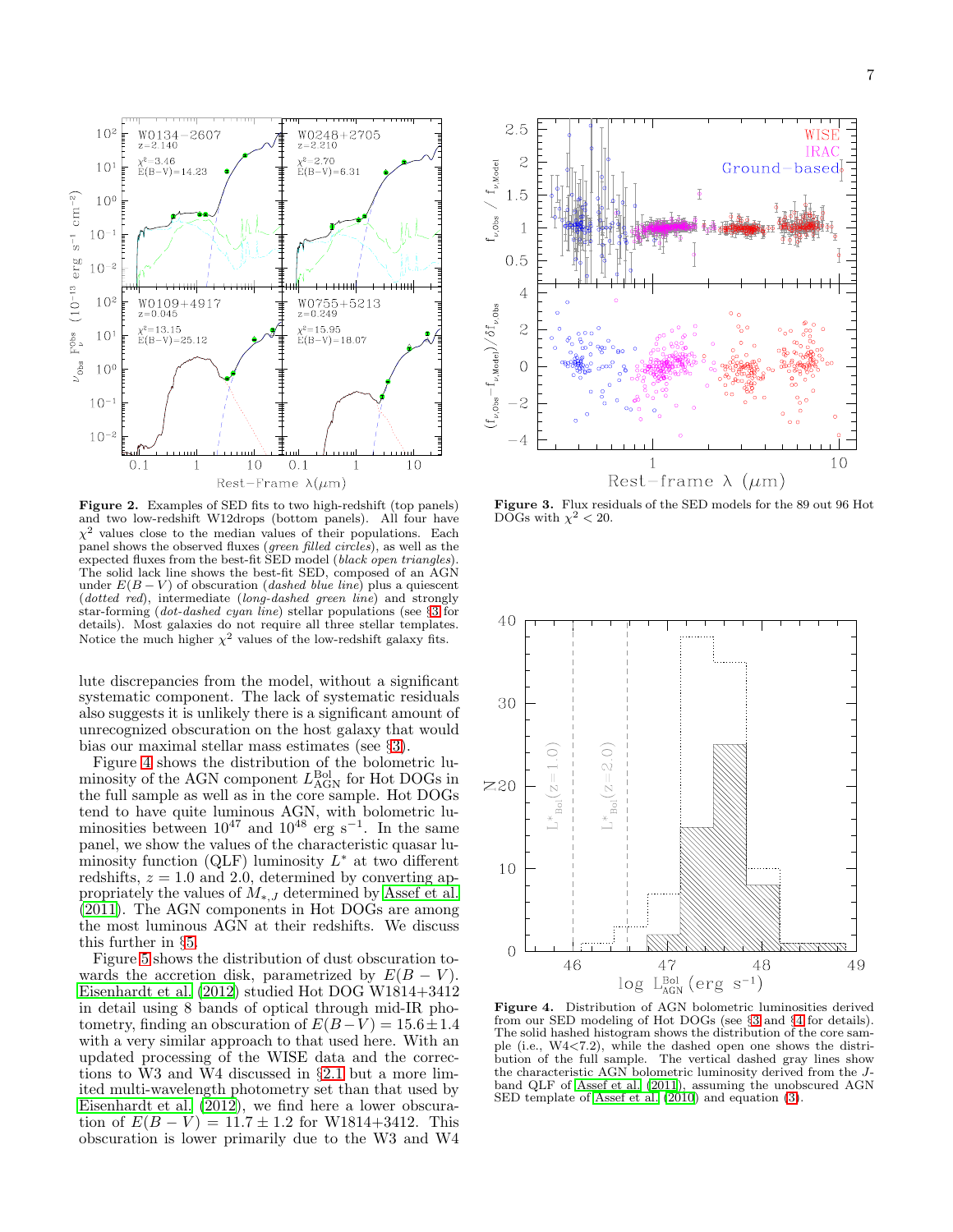$\mathcal{O}$ 15  $814 + 34$ 10  $\geq$ 5  $\overline{O}$ 50 5 10 AGN  $E(B-V)$ 

<span id="page-7-0"></span>Figure 5. Distribution of AGN obscurations derived from our SED modeling of Hot DOGs (see §[3](#page-3-0) and §[4](#page-5-0) for details). The solid hashed histogram shows the distribution of the core sample (i.e., W4<7.2), while the dashed open one shows the distribution of the whole sample. The dashed gray line shows the obscuration derived for HyLIRG W1814+3412, studied by [Eisenhardt et al. \(2012](#page-14-10)). For reference, we note that for the reddening law used in this article, the attenuation factor at  $1\mu$ m is given by  $A_{1\mu m} = 1.24 * E(B-V)$ .

band corrections applied here. If we do not consider these corrections, we find an obscuration of  $E(B-V)$  =  $15.1 \pm 1.2$  for W1814+3412, consistent with the value found by [Eisenhardt et al. \(2012](#page-14-10)). Figure [5](#page-7-0) shows that W1814+3412 has significantly more obscuration than the average Hot DOG, for which  $\langle E(B - V) \rangle = 6.8$  in the core sample and  $\langle E(B - V) \rangle = 6.4$  in the full sample. For completeness, we note the median obscuration is  $E(B - V) = 6.0$  in the core sample and  $E(B - V) = 5.5$ in the full sample. The best-fit AGN obscuration for Hot DOGs ranges between  $2.5 < E(B-V) < 21.5$ . Assuming the median gas-to-dust ratio of [Maiolino et al.](#page-14-40) [\(2001\)](#page-14-40),  $E(B - V)/N_H = 1.5 \times 10^{-23}$  cm<sup>2</sup> mag, the average obscuration corresponds to gas column densities of approximately of  $4 \times 10^{23}$  cm<sup>-2</sup>, and a range of  $1.6 \times 10^{23} < N_{\text{H}} < 1.4 \times 10^{24} \text{ cm}^{-2}$ . This is over 10 times more absorption than the typical dividing line between Type 1 and Type 2 AGN  $(N_{\rm H} = 10^{22} \text{ cm}^{-2})$ ; see, e.g., [Ueda et al. 2003\)](#page-15-16), to just being slightly below Compton thick  $(N_H > 1.5 \times 10^{24} \text{ cm}^{-2})$ . Using X-ray observations of a sample of three Hot DOGS obtained with XMM-Newton and NuSTAR, [Stern et al. \(2014\)](#page-15-4) inferred for each of them neutral hydrogen column densities of  $N_{\rm H} \gtrsim 10^{24}$  cm<sup>-2</sup>, consistent with Compton-thick obscuration, and in good agreement with the values inferred above from dust obscuration.

Figure [6](#page-7-1) shows our maximal stellar mass estimates. For reference, we also show the stellar mass of an  $L*$ galaxy today ( $\sim 5 \times 10^{10}$  M<sub>⊙</sub>; e.g., [Baldry et al. 2008\)](#page-14-41). Even if we were to assume a mass-to-light ratio 10 times lower, as appropriate for extreme starbursts, Hot DOGs



<span id="page-7-1"></span>Figure 6. Distribution of stellar mass upper bounds derived from our SED modeling of Hot DOGs (see §[3](#page-3-0) and §[4](#page-5-0) for details). The solid hashed histogram shows the distribution of the core sample (i.e., W4<7.2), while the dashed open one shows the distribution of the whole sample. The dashed gray line shows the stellar mass of an L∗ galaxy today from [Baldry et al. \(2008](#page-14-41)).

would still have massive host galaxies. In §[6](#page-11-0) we further discuss these host mass estimates and explore their environments in the context of such massive host galaxies. However, as massive as the host galaxies are, the AGN still dominates the emission by orders of magnitude, which has very interesting implications for the nature of Hot DOGs depending on the mass of their SMBH. As discussed earlier, however, we are not able to obtain unique estimates of  $M_{\rm BH}$ . Below we explore two scenarios for which we can estimate  $M_{\rm BH}$  based on indirect considerations as well as the implications of each scenario to the nature of Hot DOGs.

# 4.1. M<sub>BH</sub> Estimates based on a Fixed  $\lambda_E$

<span id="page-7-2"></span>The first scenario estimates  $M_{\rm BH}$  assuming a fixed Eddington ratio of  $\lambda_E = 0.30$ , the same Eddington ratio as that determined by [Kollmeier et al. \(2006\)](#page-14-36) for  $z \sim 2$ QSOs. Since the AGN emission is so luminous, a very large  $M_{\rm BH}$  is needed to have an SMBH accreting at the same level of regular QSOs. In fact, the SMBH mass is much larger than expected for the local stellar bulge to  $M_{\text{BH}}$  ratio [\(Bennert et al. 2011a\)](#page-14-37) and the stellar mass of the host galaxy, even for the upper limits calculated above, as shown in Figure [7.](#page-8-0) Even if we assume that the stellar mass is equal to the upper bound and is dominated by an spheroidal component, Hot DOGs sit an order of magnitude above the local relation, but the discrepancy is likely much larger. If these galaxies are to evolve in such a way that at  $z = 0$  they would fall in the local measured relations, the bulge will have to grow at a much faster rate than the accreting central SMBH, implying that SMBH growth precedes the host galaxy growth. In such a scenario, the stellar mass growth could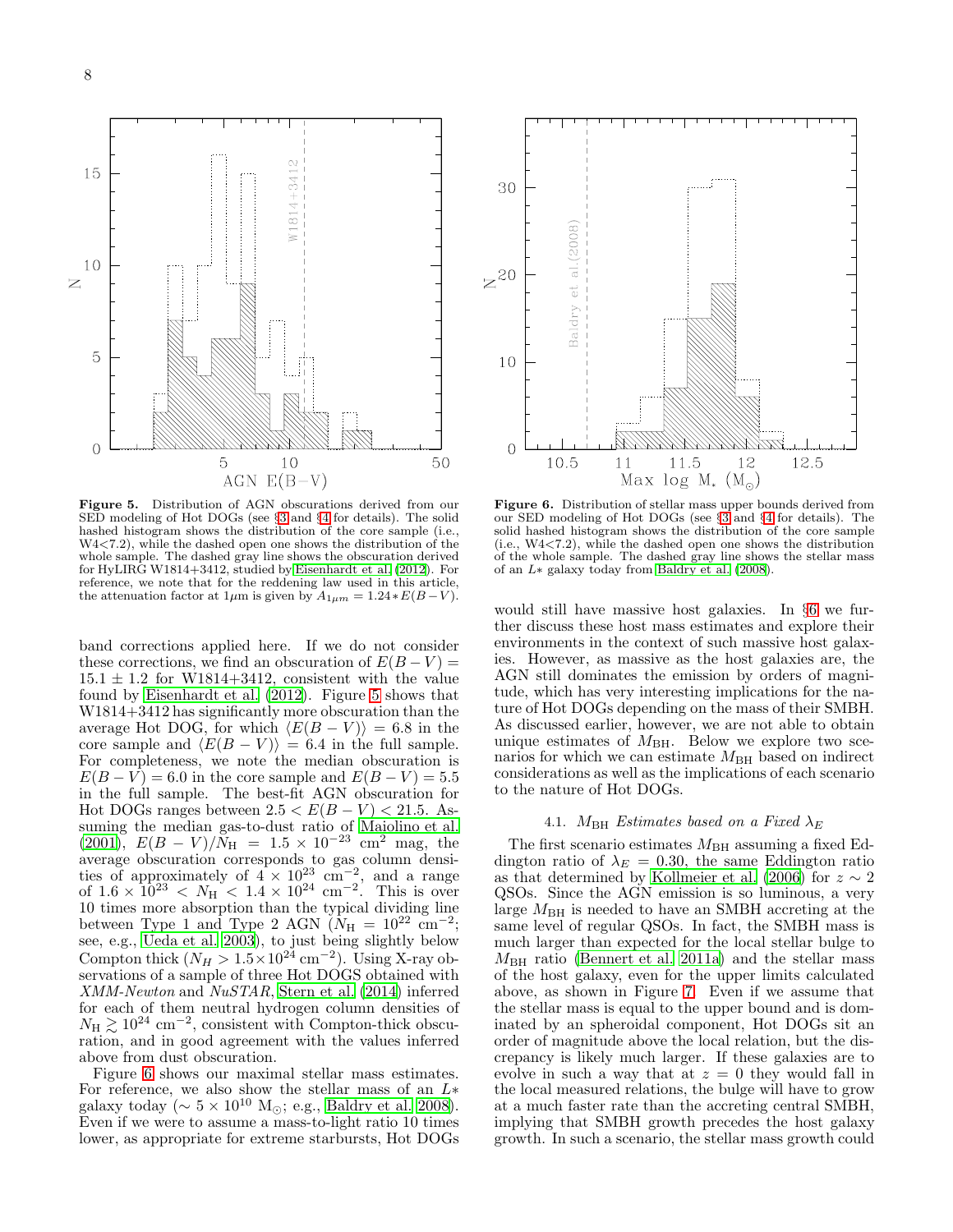

<span id="page-8-0"></span>Figure 7. The position in the  $M_{\rm BH} - M_{\rm Sph}$  diagram of Hot DOGs (red circles) if we assume the AGN in Hot DOGs radiate at the typical  $\lambda_E = 0.30$  of  $z \sim 2$  QSOs. For comparison, we also show the relation of local active galaxies determined by [Bennert](#page-14-37) et al. [\(2011a](#page-14-37)), as well as the position in the diagram of different high redshift populations in the literature, as described in the top left labels. For the literature samples, the label shows their respective mean redshifts.

not be quenched by intense AGN activity, as is assumed in many evolution models of massive galaxies (as in, e.g., [Hopkins et al. 2008\)](#page-14-0), since the epoch of intense SMBH growth significantly precedes the end of the host galaxy assembly, but may be consistent with quenching by lowlevel AGN accretion through radio-mode feedback (as in, e.g., [Croton et al. 2006\)](#page-14-42).

While this discrepancy can be alleviated by considering a larger value for  $\lambda_E$ , it is consistent with what has been found previously for some Type 1 QSOs. For example, [Bennert et al. \(2011b](#page-14-43)) studied the evolution of the  $M_{\rm BH}-M_{\rm Sph}$  relation with cosmic time using a sample of  $z \sim 1$  unobscured QSOs observed with the Hubble Space Telescope where  $M_{\text{Sph}}$  was determined through SED and morphological modeling of the host. [Bennert et al.](#page-14-43) [\(2011b](#page-14-43)) found a trend in the same direction suggested by our data, namely  $M_{\rm BH}/M_{\rm Sph} \propto (1+z)^{1.96\pm0.55}$ , while combination with more heterogeneous measurements in the literature yielded  $M_{\text{BH}}/M_{\text{Sph}} \propto (1+z)^{1.16\pm0.15}$ . Figure [7](#page-8-0) shows the set of objects studied in detail by [Bennert et al. \(2011b](#page-14-43)), illustrating a displacement from the local relation comparable to that of Hot DOGs. Similar results have also been obtained for unobscured QSOs at  $z \sim 6$  by [Wang et al. \(2010,](#page-15-17) and references therein) and at  $z \sim 2$  by [Coppin et al. \(2008\)](#page-14-44), where the host stellar masses come from dynamical estimates based on CO emission and the assumption of random orientation (i.e.,  $i = 32.7^{\circ}$ ). These findings support the assumption that the AGN in Hot DOGs radiate at the same  $\lambda_E$  as similar redshift QSOs. For comparison, Figure [7](#page-8-0) also shows the location in this diagram of  $z \sim 2$  SMGs, as determined

by [Borys et al. \(2005\)](#page-14-45), which are highly discrepant from the local relation but in the opposite direction to QSOs. Interestingly, [Bongiorno et al. \(2014\)](#page-14-46) has recently shown that  $z \sim 2$  Type 1.8/1.9 QSOs may actually show better agreement with the local relation than Type 1 QSOs, with a discrepancy that may depend on  $M_{\rm BH}$ .

A different picture to interpret these results is that proposed by Peng  $(2007, \text{ see also Jahnke} \& \text{Macciò } 2011),$ who have argued that the local host galaxy - black hole mass correlations can naturally arise through galaxy mergers without co-evolution between them and no initial relation. The prediction for that scenario is that the dispersion of the  $M_{\rm BH} - L_{\rm Bulge}$  relation would increase substantially with redshift, possibly consistent with the large spread observed in Figure [7.](#page-8-0) Hot DOGs and QSOs could then be regarded as the tail of that distribution, namely exceedingly massive black holes in faint host galaxies.

## <span id="page-8-1"></span>4.2.  $M_{\text{BH}}$  Estimates based on the Local  $M_{\text{BH}} - M_{\text{Sph}}$ Relation

In the second scenario, we assume that the local relationship between the spheroidal component stellar mass and  $M_{\rm BH}$  is appropriate for Hot DOGs (see §[3\)](#page-3-0), and obtain an upper bound of the SMBH mass from the estimates of the maximal stellar mass. Combined with the AGN bolometric luminosity of Hot DOGs, this provides an estimate of the "minimum" Eddington ratio  $(\lambda_E)$  at which the AGN is radiating. Figure [8](#page-9-1) shows the distribution of the implied Eddington ratio of Hot DOGs. The peak is about 2–3 times the Eddington limit, and almost all objects are accreting at  $\lambda_E \geq 1$ . For comparison, we show the typical Eddington ratio of  $\sim 0.30$  for QSOs at a redshift of  $\sim$  2 determined by [Kollmeier et al. \(2006\)](#page-14-36).

Although the scenario discussed in §[4.1](#page-7-2) may seem more likely, Hot DOGs might indeed be radiating at several times their Eddington limit. Note the Eddington limit is not necessarily a hard, physical boundary in this case, since the accretion is most likely not isotropic. Due to photon pressure, it is possible that the AGN would be in the process of mechanically expelling material from the regions close to the central SMBH and, possibly, from the galaxy's potential well. This would be consistent with the high fraction of extended  $Ly\alpha$  emission reported by [Bridge et al. \(2013\)](#page-14-11), and may relate specifically to the key stage in the standard galaxy evolution paradigm where star-formation is being shut down, and thus transitioning to the QSO stage where it will remain until the accreting gas supply stops (see, e.g., [Hopkins et al. 2008\)](#page-14-0). Were we to assume the evolving  $M_{\text{BH}}/M_{\text{Sph}}$  relation of [Bennert et al. \(2011b](#page-14-43), see §[4.1\)](#page-7-2), our SMBH masses would be underestimated by a factor of 3.5–5 and the AGN in the Hot DOG population would still be radiating at, or close to the Eddington limit, well above the mean QSO Eddington ratio found by [Kollmeier et al. \(2006,](#page-14-36) see Fig. [8\)](#page-9-1). A correction factor closer to 10 is needed to yield consistency with the mean  $\lambda_E$  of [Kollmeier et al. \(2006\)](#page-14-36). In §[5](#page-9-0) we discuss the number density of these objects and further argue that Hot DOGs might indeed be radiating at high Eddington ratios.

The presence of extended  $Ly\alpha$  emission may put interesting constraints on the lifetime of Hot DOGs if we assume it comes from winds launched by a super-Eddington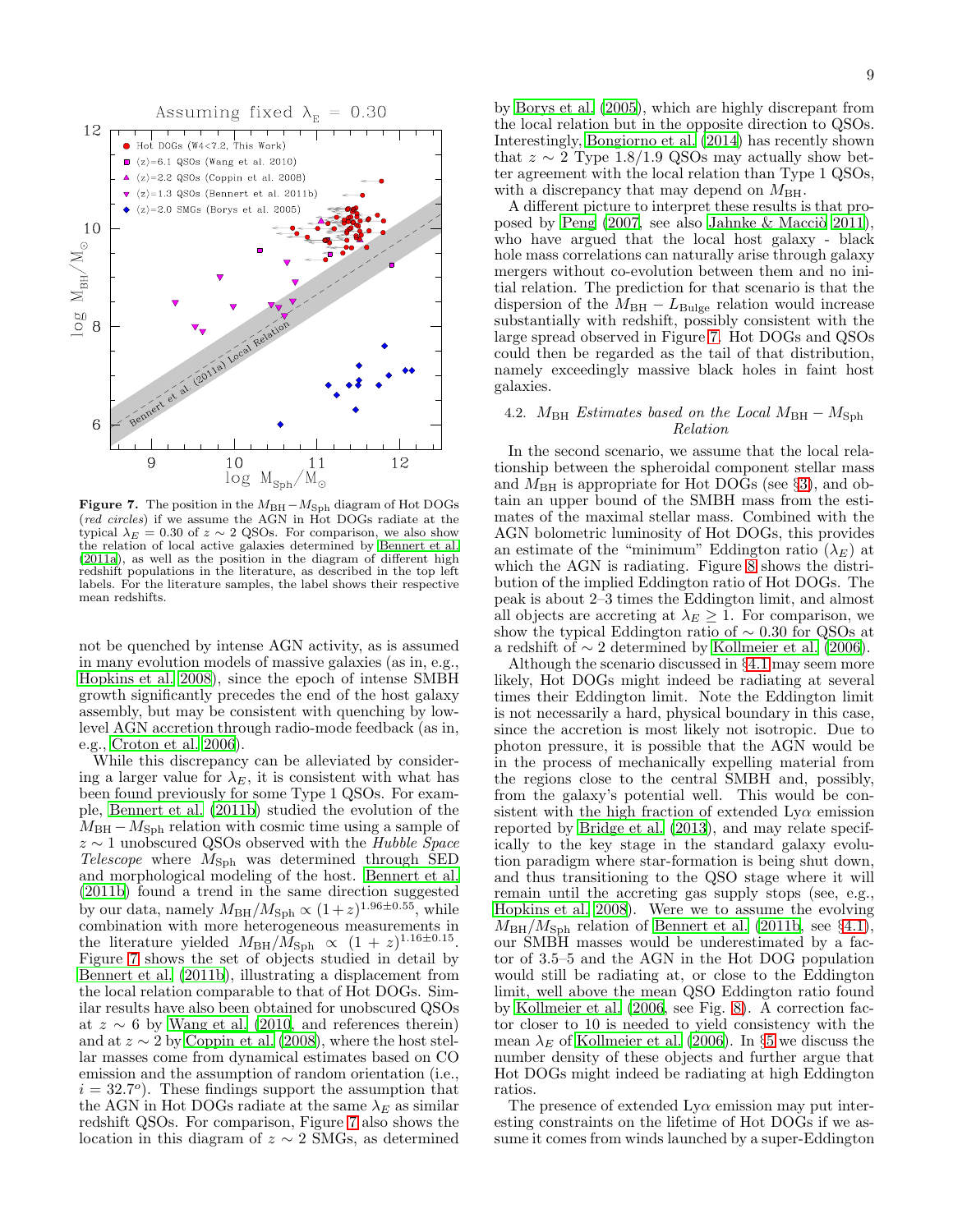

<span id="page-9-1"></span>Figure 8. Distribution of the minimum Eddington ratio for the AGN in Hot DOGs, assuming that the local relation between  $M_{\text{Bulge}}$  and  $M_{\text{BH}}$  holds at high redshift. The solid hashed histogram shows the distribution of the core sample (i.e.,  $W4 < 7.2$ ), while the dashed open one shows the distribution of the whole sample. The dashed gray line shows the the peak Eddington ratio found by [Kollmeier et al. \(2006\)](#page-14-36) for  $z \sim 2$  Type 1 QSOs.

accreting AGN. [Bridge et al. \(2013\)](#page-14-11) find the emitting gas has projected velocities of up to several thousand km s<sup>-1</sup>. Assuming a constant velocity of  $\sim 10,000$  km s<sup>-1</sup>, for the gas to have been launched from the central regions of the galaxy, this stage would have to last  $\gtrsim 10$  Myr to reach a distance of  $\sim$  100 kpc. This is consistent with the lifetimes of 1 Myr  $\lt$  t<sub>QSO</sub>  $\lt$  20 Myr estimated by [Trainor & Steidel \(2013\)](#page-15-18) for a sample of hyper-luminous QSOs (which they defined as  $L_{\text{UV}} \sim 10^{14} L_{\odot}$ ). On the other hand, if the gas were simply responding to the emission of the AGN but was not associated to feedback, the light travel time puts a weak constraint on the lifetime of this phase to  $\gtrsim 3 \times 10^5$  yr.

## <span id="page-9-0"></span>5. NUMBER DENSITIES OF HOT DOGS AND QSOS

Several lines of evidence imply that Hot DOGs are indeed powered by heavily obscured AGN [\(Wu et al. 2012;](#page-15-3) [Eisenhardt et al. 2012](#page-14-10), [in prep.](#page-14-13)), and so it is natural to compare their properties to those of comparably luminous but unobscured Type 1 QSOs, which are much better studied. The simplest comparison is of their space densities. For this, we focus on the core sample of 252 W12drops described in  $\S 2.1$  $\S 2.1$  (i.e., W4<7.2). We know that of the 103 core W12drops with Warm Spitzer/IRAC observations, 58 have reliable spectroscopic redshifts. Of these, 52 (90%) are at  $z \ge 1$  and can hence be considered Hot DOGs, while  $43(74\%)$  are at  $z \geq 2$ . Assuming that objects without spectroscopic redshift measurements have a redshift distribution approximately equal to that of the spectroscopic sample [\(Eisenhardt et al.](#page-14-13) [in prep.\)](#page-14-13), there are 187 Hot DOGs with  $z \geq 2$  and  $W4 < 7.2$ . Of them, Hot DOG W2246-0526 ( $z = 4.6$ )

is the only one at  $z > 4$  and it seems to be somewhat of an outlier based on its photometric properties, so we will limit the study to the Hot DOGs in the redshift range  $2 < z < 4$ .

We study the effects of the selection function using the 42 core sample Hot DOGs with reliable spectroscopic redshifts in the range  $2 < z < 4$  and IRAC observations. Because the Hot DOG selection is based upon the observed WISE magnitudes and colors, objects identified as core sample Hot DOGs may not have been recognized as such if located at a different redshift. This causes a significant sample incompleteness which we take into account by using the  $V/V_{\text{Max}}$  method of [Schmidt \(1968\)](#page-15-19). In short, we use the best-fit SED model of each individual source to evaluate the redshift range, and hence volume  $V$ , for which the object could have been detected and identified by WISE as a Hot DOG within the full volume  $V_{\text{Max}}$ , corresponding to the redshift range  $2 < z < 4$ . We then simply assume that the intrinsic distribution of sources is uniform across the given volume  $V_{\text{Max}}$  such that the effective number surface density of Hot DOGs is then

<span id="page-9-2"></span>
$$
N_{\rm HD} = \frac{1}{f_z A_{\rm Sky}} \sum_i \frac{1}{V_i / V_{\rm Max}},\tag{6}
$$

where  $f_z = 58/252 = 0.23$  is the fraction of core sample Hot Dogs with IRAC observations and a reliable redshift measurement, and  $A_{\text{Sky}} = 32,000 \text{ deg}^2$  is the area of the sky surveyed for Hot DOGs. We estimate the error as

$$
\delta N_{\rm HD} = \frac{1}{f_z A_{\rm Sky}} \left( \sum_i \frac{1}{(V_i / V_{\rm Max})^2} \right)^{1/2} . \tag{7}
$$

Two caveats to this process should be noted. First, we apply the corrections of [Lake et al. \(2013,](#page-14-18) and Lake, S. private comm.) to the model fluxes before evaluating the selection function to account for the flux bias of the WISE All-Sky release (see §[2.1](#page-1-0) for details). And, second, we apply a small correction to the W3 and W4 model fluxes to perfectly match the observed values at the object's redshift. Even after applying the flux bias correction, we find that 10 of the 52 Hot DOGs in the core sample with IRAC observations and spectroscopic  $z \geq 1$  (6 of which are in the redshift range  $2 < z < 4$ ) were only selected as such because of the stochastic nature of the flux bias. The SED modeling of these objects, driven primarily by the IRAC fluxes, predicts W1 and W2 fluxes too bright to be selected as Hot DOGs. We do not use these objects to estimate  $N_{\rm HD}$ . Note the change to  $f<sub>z</sub>$  from eliminating these 7 objects from the sample is negligible, decreasing from 0.23 to 0.21.

Using equation [\(6\)](#page-9-2) we find then that the effective number surface density of Hot DOGs is  $N_{\text{HD}} = 0.032 \pm 0.004$  $\deg^{-2}$ , or approximately one for every 31  $\pm$  4 deg<sup>2</sup>. Figure [9](#page-10-0) shows the cumulative, volume-corrected surface density of Hot DOGs as a function of increasing luminosity of the obscured AGN component. We parametrize the AGN component luminosity by  $M_f^{\rm AGN}$ , the absolute Jband magnitude it would have under no obscuration. A drawback of our  $V/V_{\text{Max}}$  approach to correct for incompleteness is that it disregards evolution in the Hot DOG number density between  $2 < z < 4$ . Furthermore, using such a large redshift range can lead to very large correction factors, which could be introducing significant noise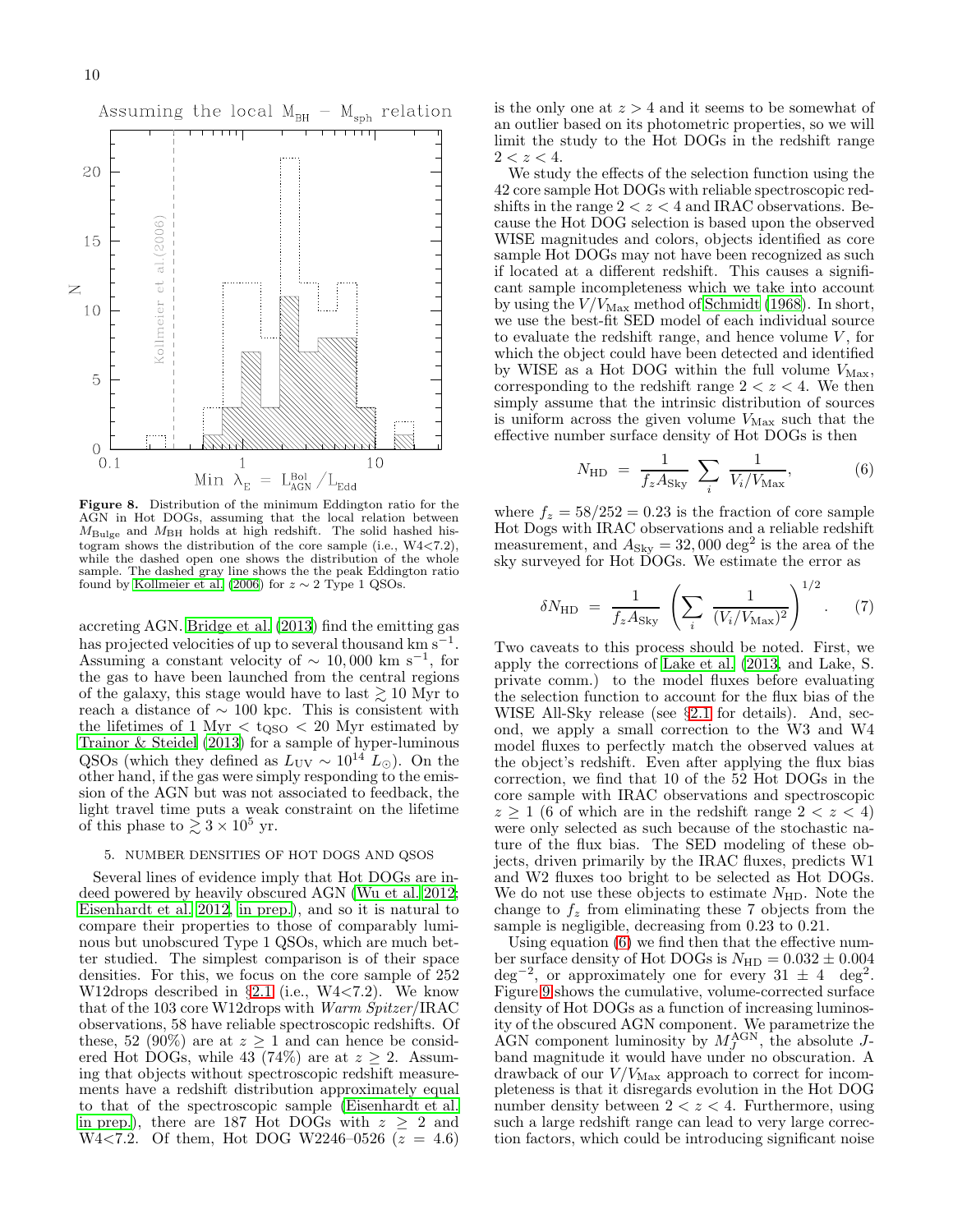

<span id="page-10-0"></span>Figure 9. The top left panel shows the number density of Hot DOGs in the redshift range  $2 < z < 4$  (solid blue line) corrected for volume incompleteness through the  $V/V_{\text{Max}}$  approach of [Schmidt](#page-15-19) [\(1968,](#page-15-19) see §[5](#page-9-0) for details). We also show the region marked by the error-bars *(solid blue region)*. The dotted blue lines show the uncertainty region taking into account a nominal scatter in the AGN covering fractions, as discussed in the text. For comparison, we also show the expected number density of Type 1 QSOs as predicted by the QLFs of [Richards et al. \(2006](#page-15-10), green), [Assef et al. \(2011](#page-14-39), cyan) and [Ross et al. \(2013](#page-15-20), red). The remaining three panels show the same but for three redshift slices within the full range. For comparison, the Hot DOG distribution of the  $2 < z < 2.5$  slice is shown in the other two slices (dashed gray line).

to our estimates. To avoid these issues, Figure [9](#page-10-0) also shows the effective number of Hot DOGs as a function of the AGN component luminosity for three redshift slices:  $2 < z < 2.5, 2.5 < z < 3$  and  $3 < z < 4$ . Due to the low number of sources, the uncertainties are large in the last redshift bin. Interestingly, little evolution is observed between the first two redshifts slices, while some evolution may be present when compared to the  $3 < z < 4$ slice. The statistics are currently insufficient to be more definitive about this.

The estimates of  $M_J^{\rm AGN}$  from our SED modeling are based on the assumption of a single AGN covering fraction  $(c_f)$  for all Hot DOGs, as discussed in §[3.](#page-3-0) It is possible, however, that there is a significant scatter on the  $c_f$ of Hot DOGs. To explore this we re-estimate the uncertainty regions now including the effects of a scatter in  $c_f$ equal to that found by [Roseboom et al. \(2013](#page-15-11)) for Type 1 QSOs. The scatter in  $c_f$  found by [Roseboom et al.](#page-15-11) [\(2013\)](#page-15-11) can be expressed as an uncertainty of 0.5 mag in the magnitude of any band dominated by the accretion disk emission for a fixed mid-IR flux. Although the restframe J-band luminosity is only partly powered by the accretion disk, we consider the full 0.5 mag uncertainty in our estimates of  $M_J^{\rm AGN}$  for simplicity. Figure [9](#page-10-0) shows the uncertainty region considering the effects of such a scatter. Including this effect increases the size of the uncertainty region, particularly at the bright end, but does

not qualitatively change our results.

To obtain the number density of comparably luminous Type 1 AGN we use the functional form of the optically selected QLF of [Richards et al. \(2006\)](#page-15-10) and [Ross et al.](#page-15-20) [\(2013\)](#page-15-20), derived from SDSS observations, and of the mid-IR and X-ray selected QLF of [Assef et al. \(2011](#page-14-39)), derived from the deeper but smaller area observations of the ND-WFS Boötes field. The brighter end of the luminosity function is much better constrained by the SDSS observations used by [Richards et al. \(2006](#page-15-10)) and [Ross et al.](#page-15-20)  $(2013)$  than by the much smaller Boötes field used by [Assef et al. \(2011\)](#page-14-39), suggesting they are a better comparison to our HyLIRG sample. However, the mid-IR nature of our Hot DOG selection may be better represented by the selection function of [Assef et al. \(2011\)](#page-14-39). We note that [Richards et al. \(2006\)](#page-15-10) assumed a flattening of the QLF at  $z > 2.4$ , motivated by the flatter  $4 < z < 5$ QLF of [Fan et al. \(2001\)](#page-14-49), which has since been shown to be incorrect [\(McGreer et al. 2013\)](#page-14-50) and an artifact of a rapidly evolving break luminosity (see also [Assef et al.](#page-14-39) [2011\)](#page-14-39). The QLF of [Ross et al. \(2013\)](#page-15-20) is only defined over the redshift range  $2.2 < z < 3.5$ , so we extrapolate the parameters using their functional form to the modestly larger  $2 < z < 4$  range of Hot DOGs.

Let  $\Phi(M_J, z)$  be the space density of QSOs at redshift z with absolute magnitude  $M_J$ . The number surface density of QSOs in the sky that are brighter than a certain luminosity in the redshift range  $2 < z < 4$  is then given by

$$
N_{\rm QSO} = \int_2^4 \int_{-\infty}^{M_J} \phi(M_J, z) \frac{dV_C}{dz} dM_J dz, \quad (8)
$$

where  $V_C$  is the comoving volume. The luminosity functions of [Richards et al. \(2006](#page-15-10)) and [Ross et al. \(2013\)](#page-15-20) are parametrized as a function of  $M_{i'}$ , the absolute magnitude in the *i*'-band, which corresponds to the SDSS *i*-band shifted to  $z = 2$ . We use the rest-frame AB color of a Type 1 QSO with no host-contamination of  $i'-J=-0.78$  determined by [Assef et al. \(2011\)](#page-14-39) to convert between the absolute  $i'$  and J-band magnitudes. Figure [9](#page-10-0) shows the cumulative surface density of Type 1 QSOs according to each of the QLF parametrizations. Each of the uncertainty regions shown in Figure [9](#page-10-0) are estimated by calculating 500 realizations of the QLF created through re-sampling of each of its parameters according to their published  $1\sigma$  uncertainties and assuming Gaussian statistics. The shaded regions show the 68% confidence interval of the 500 realizations. Note that as the co-variances between parameters are neglected, the uncertainty regions could be somewhat overestimated.

Figure [9](#page-10-0) shows that the counts we obtained for Hot DOGs are quite well matched at the bright end by those predicted by the QLF of [Ross et al. \(2013\)](#page-15-20), suggesting that Hot DOGs are as common as QSOs of comparable luminosity. This is roughly consistent with the comparison to the [Assef et al. \(2011\)](#page-14-39) QLF except in the highest redshift range, where error bars are quite large due to the small size of the NDWFS Boötes field. Unsurprisingly, there is a significant discrepancy with the [Richards et al. \(2006\)](#page-15-10) QLF, consistent with the large discrepancy between the latter and the [Ross et al. \(2013](#page-15-20)) QLFs. Also note that the optical color selection func-tion of [Richards et al. \(2006\)](#page-15-10) is least effective at  $z \sim 2.5$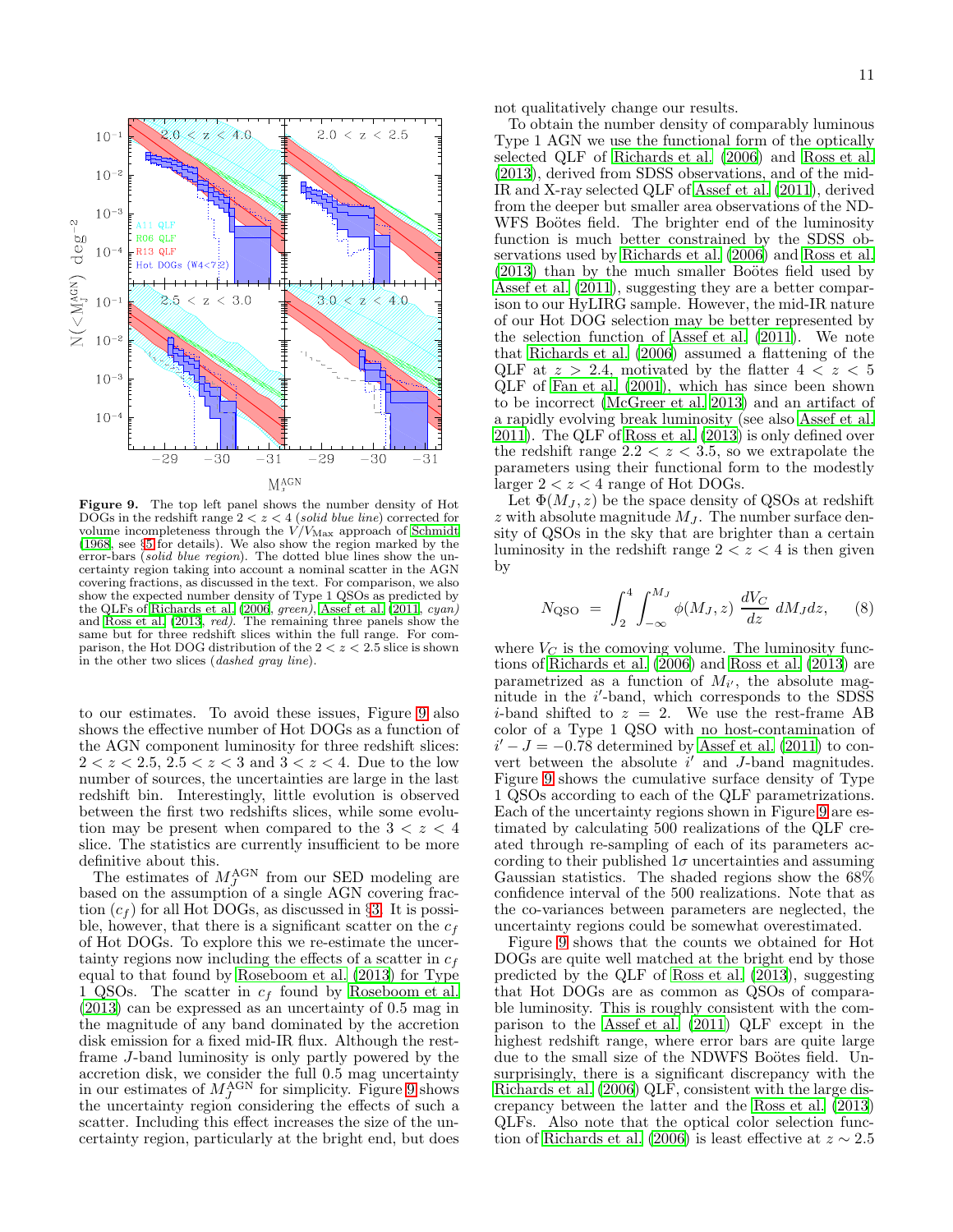due to confusion with the colors of the stellar locus [\(Fan](#page-14-51) [1999\)](#page-14-51). The difference in the faint-end of the slopes of the respective curves at  $2.0 < z < 2.5$  may also suggest that Hot DOGs follow a different luminosity function than QSOs, although this is not observed in the higher redshift bins.

Some studies of lower-luminosity QSOs have found that the fraction of Type 2 AGN decreases strongly as a function of increasing bolometric luminosity (see, e.g., [Ueda et al. 2003;](#page-15-16) [Hasinger 2004](#page-14-52); [Simpson 2005;](#page-15-21) [Assef et al. 2013](#page-14-28)), implying there should be a very small number of obscured QSOs at the luminosities of Hot DOGs. This prediction is significantly at odds with the results shown in Figure [9,](#page-10-0) since Hot DOGs appear to be as common as comparably luminous Type-1 QSOs. This discrepancy could indicate a reversal in the trends found at lower luminosities, implying that the fraction of Type-2 QSOs increases with luminosity towards the upper end of the QLF. Such a reversal has also been suggested by [Banerji et al. \(2012\)](#page-14-53), although with limited statistics, based on the obscuration fraction of NIR selected QSOs. Banerii et al. (2012) suggests that these reddened, high luminosity QSOs may probe an evolutionary phase rather than an orientation effect. Other studies, primarily at lower luminosities, have found that the obscuration fraction may be a shallow function of the bolometric luminosity [\(Lusso et al. 2013\)](#page-14-54) or independent of it (e.g., Wang  $\&$  Jiang 2006; Hönig et al. 2011; Lawrence  $&$  Elvis 2010; [Lacy et al. 2013\)](#page-14-57), so that a high fraction of obscured QSOs at high luminosities may not be surprising. The obscuration of the lower-luminosity QSOs is thought to come from dust primarily in the vicinity of the SMBH, namely the dust torus, and models that replicate the lowering fraction of obscured objects with increasing luminosity have been devised for these structures (see, e.g., [Lawrence 1991](#page-14-58); [Simpson 2005\)](#page-15-21). This, however, may not be the case for Hot DOGs, which may be obscured by a different dust structure, such as dust on significantly larger physical scales or with a significantly different geometry or covering fraction, although we caution the reader that a significantly different covering fraction/geometry than that implied by our AGN SED template could have a considerable effect over the estimated  $M_J$  value (see also the discussion in §[3\)](#page-3-0). This could naturally solve the tension with the obscuration trends found for the lower-luminosity QSOs, and would imply that Hot DOGs are not the torus-obscured counterparts of the known Type 1 QSOs of similar luminosities. [Lonsdale et al. \(in prep.\)](#page-14-14) have come to a similar conclusion for objects that may be the radio-loud counterparts of Hot DOGs. Measuring the total dust content from a combination of mid-IR and ALMA sub-mm observations, [Lonsdale et al. \(in prep.](#page-14-14)) suggests the torii of these objects would have to be unrealistically large to explain the high luminosities observed.

Alternatively, we could consider the possibility discussed in the previous section that the AGN in Hot DOGs radiate at an Eddington ratio significantly above unity, in contrast to typical  $z \sim 2$  QSOs which radiate at  $\lambda_E \sim 0.30$  [\(Kollmeier et al. 2006\)](#page-14-36). We can speculate then that Hot DOGs are objects going through a phase of their evolution in which, for a brief period of time, they radiate well above their Eddington limit. If so, we should compare their number density to that of lower luminosity QSOs instead. In this case, we would conclude that Hot DOGs only constitute a small fraction of SMBHs of moderate to high mass, rather than a large fraction of the tip of the SMBH mass function. The fraction of QSOs of the same SMBH mass that are in this "Hot DOG phase" would constrain the duration of the latter relative to the QSO lifetime, and could be discussed in the context of the timescales estimated at the end of §[4.2.](#page-8-1) We, however, refrain from exploring this any further here since there are too many uncertainties for a meaningful discussion.

As noted in §[2.2.3,](#page-3-5) 30% of objects targeted for spectroscopy did not yield a successful redshift measurement, primarily due to optical faintness [\(Eisenhardt et al.](#page-14-13) [in prep.](#page-14-13)). This means that while we considered 58 core sample W12drops with spectroscopic z and Warm Spitzer imaging, 83 were targeted. Their optical faintness implies the 25 additional objects have high-z, and here we have assumed they follow the same redshift distribution of Figure [1.](#page-4-0) The effects of a different redshift distribution can be approximated by modifying  $f_z$ , but is unlikely to qualitatively modify our conclusions. For example, if all of these 25 objects had  $2 < z < 4$  and had the same magnitude distribution, the effects over the  $2 < z < 4$  number density distribution of Figure [9](#page-10-0) (top left panel)can be approximated by making  $f_z = ((58 + 25)/252) \times (42/(42 + 25)) = 0.21$  instead of  $f_z = 0.23$ . Alternatively, in the unlikely scenario that all 25 objects had  $z < 2$ , we could approximate the effects by making  $f = 83/252 = 0.33$ .

# 6. THE ENVIRONMENT OF HOT DOGS

<span id="page-11-0"></span>Recently, [Jones et al. \(2014\)](#page-14-12) found evidence of an overdensity of sub-mm neighbors to a small sample of Hot DOGs using  $850\mu$ m observations with SCUBA-2 at JCMT, and also noted that the overdensity did not show an angular dependence around the Hot DOGs within 90′′. Assessing the environments of these objects is, however, not trivial, as their high redshifts and corresponding faintness makes getting spectroscopic distances a daunting task. Hence, we must rely on a statistical approach.

We use the deep *Warm Spitzer*/IRAC imaging described in §[2.2.1](#page-3-1) to count the number of galaxies neighboring Hot DOGs. Of the 96 Hot DOGs (see Table [1\)](#page-2-0), we use the 90 that were observed as part of the same snapshot program (ID 70162; see [Griffith et al.](#page-14-21) [2012,](#page-14-21) for details). Such imaging is ideal for this as the peak of the stellar emission is redshifted into the IRAC bands at the distance of Hot DOGs, allowing us to probe much lower stellar masses than what, for example, optical imaging would allow us to. We follow the approach of [Wylezalek et al. \(2013\)](#page-15-23), and use the IRAC imaging to study the field density in the vicinity of Hot DOGs in comparison with the field density in two control samples: i) around random pointings in the Warm Spitzer UKIDSS Ultra Deep Survey (SpUDS, P.I.:J. Dunlop) representative of field galaxies, and ii) around radio-loud AGN in the Clusters Around Radio-Loud AGN survey (CARLA; [Wylezalek et al. 2013](#page-15-23), [2014](#page-15-24); and see [Galametz et al. 2010](#page-14-59), [2013](#page-14-60) for spectroscopic confirmation of two of these clusters). CARLA identifies moderately massive clusters at high redshift.

We start by counting for each of the 90 Hot DOGs the number of red galaxies  $([3.6]–[4.5] > 0.37$ , to select only  $z \gtrsim 1$  galaxies) found in a 1' radius around it. We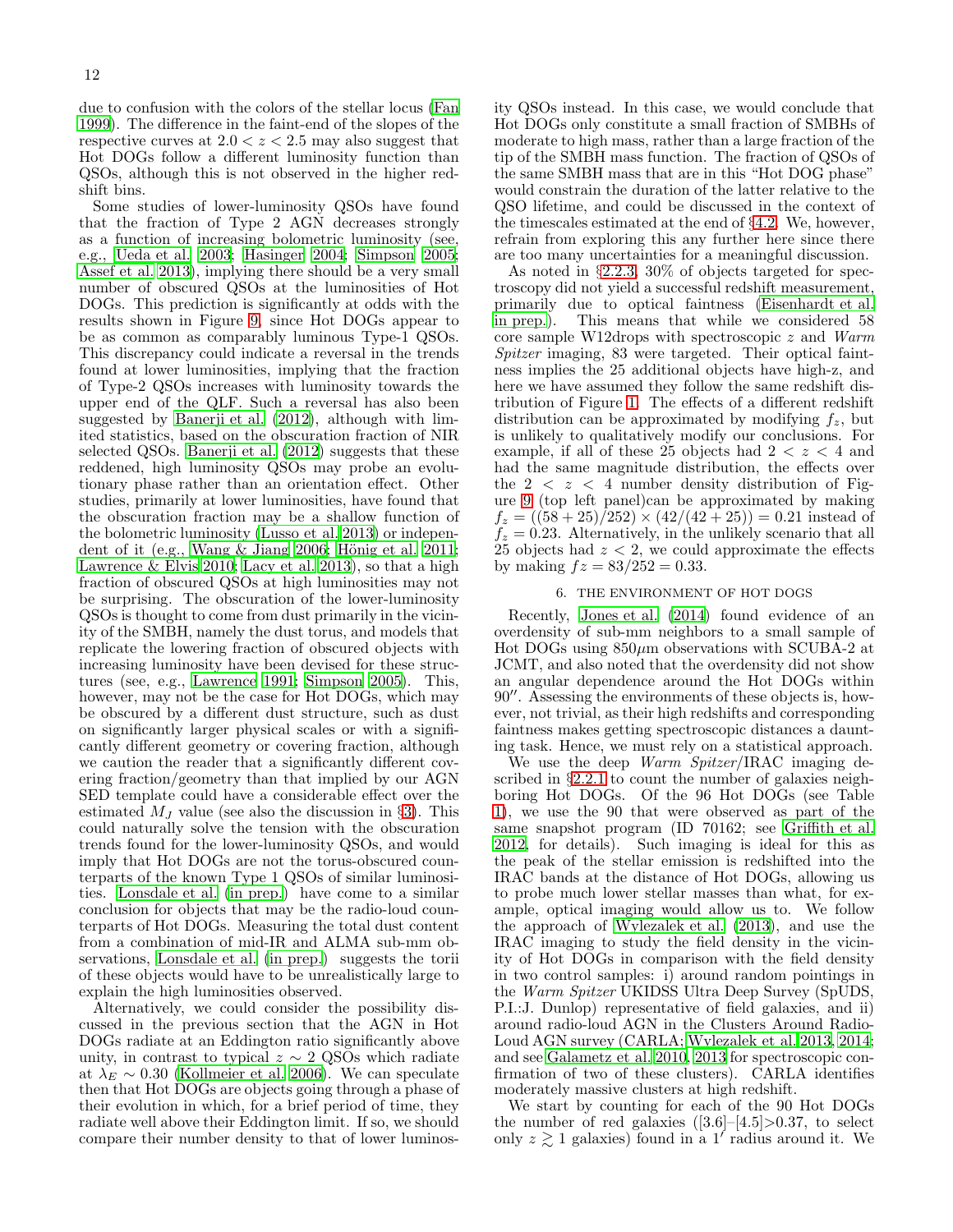Host Only  $[4.5]$ ...... Observed [4.5] Completeness 20  $\simeq$ 95% 10  $\mathbf 0$ 16 20 14 18  $\lceil 4.5 \rceil$  mag

<span id="page-12-0"></span>Figure 10. The solid line shows the distribution of the host galaxy observed-frame [4.5] magnitudes, obtained from the SED modeling described in §[3.](#page-3-0) For comparison, the dotted line shows the observed [4.5] magnitudes, including the contribution of the AGN. The vertical dashed line shows the  $10\mu$ Jy completeness limit of our IRAC imaging.

use a circle with a 1′ radius because such size is small enough to fit well within a  $Spitzer/IRAC$  image, but large enough to encompass a typical mid-IR selected cluster with  $\log(M_{200}/M_{\odot}) \sim 14$  at  $z > 1$  [\(Brodwin et al. 2011;](#page-14-61) [Wylezalek et al. 2013\)](#page-15-23). We then repeat this around all 420 CARLA radio-loud AGN (RLAGN) and in 437 randomly selected pointings within the SpUDS survey. We determined that a grid of  $19 \times 23 = 437$  apertures maximized the number of independent 1′ radii apertures extracted from the SpUDS survey region. The shallowest IRAC depth of the three samples is that of Hot DOGs, with a limiting  $[4.5]$  flux of  $10\mu\text{Jy}$ , so we only consider objects down to that depth in all three samples. We note that the [4.5] magnitudes of the host galaxies in Hot DOGs, obtained from the SED modeling described in §[3,](#page-3-0) are typically  $\sim 1$  mag brighter than the 10µJy depth of our IRAC imaging, as shown in Figure [10.](#page-12-0)

Figure [11](#page-12-1) shows the results of this analysis. The density of galaxies in the Hot DOG imaging is greater than that in the SpUDS control sample, suggesting the environment of Hot DOGs is significantly more dense than that of field galaxies. The Hot DOGs show good agreement with the CARLA sources, suggesting that Hot DOGs live in environments similar to those of RLAGN. Formally, a K-S test shows that the probability of the Hot DOG surface density distribution being drawn from the same parent population as that of the random pointings on the SpUDS survey field is  $1.2 \times 10^{-10}$ , while the probability raises to 0.69 when comparing with CARLA. The agreement with the CARLA survey fields is unexpectedly good, and leads to the speculation of whether Hot DOGs could be the precursors of RLAGN. In a follow-up work we will study in depth the radio properties of Hot DOGs,



<span id="page-12-1"></span>Figure 11. The solid red histogram shows the fraction of Hot  $D\overline{O}$ Gs with a given number density of objects brighter than  $10\mu$ Jy at [4.5] and with [3.6]-[4.5]>0.37 within 1′ . We only consider Hot DOGs with IRAC observations and a reliable spectroscopic redshift. For comparison, we also show the distribution for all objects in the CARLA survey (dotted blue histogram) and for a sample of randomly selected positions in the SpUDS survey (dashed green histogram). The Hot DOG fields are overly dense compared to the random field, and similar to the CARLA fields.

and explore this suggestion further [\(Tsai et al. in prep.](#page-15-25)).

As discussed earlier, one of the key assumptions of our SED analysis is that little to no obscuration is present in Hot DOG host galaxies. Under significant obscuration, Hot DOG stellar masses could be considerably larger and affect the interpretation of the results presented in §[4.](#page-5-0) We note, however, that the stellar masses estimated by [De Breuck et al. \(2010\)](#page-14-62) for RLAGN in CARLA clusters, likely the most massive members of the respective clusters, are not significantly above our upper bound estimates for Hot DOGs. If the upper bounds were underestimated due to unrecognized stellar obscuration, Hot DOGs would be expected to live in considerably denser environments.

To illustrate this point, we note that a study of the luminosity function of clusters in CARLA, has shown that at redshifts between  $2.6 < z < 3$ , their [4.5] luminosity function is consistent with a Schechter function with best-fit values of  $\alpha = -1.28_{-0.10}^{+0.15}$  and  $m^*_{[4.5]} = 19.59_{-0.25}^{+0.25}$ [\(Wylezalek et al. 2014\)](#page-15-24). Using this luminosity function, we can estimate a lower bound on the expected number of galaxies brighter than  $10\mu\text{Jy}$  in a cluster containing a given Hot DOG by assuming the Hot DOG is the brightest cluster galaxy. When we consider all Hot DOGs with IRAC imaging, we find a marginal agreement between our predicted field densities and observed density distribution of the Hot DOG fields, with a K-S probability of 0.19 that both are drawn from the same parent population. Yet, if we assume that fluxes (hence stellar masses) are underestimated by a factor as small as 1.5, the K-S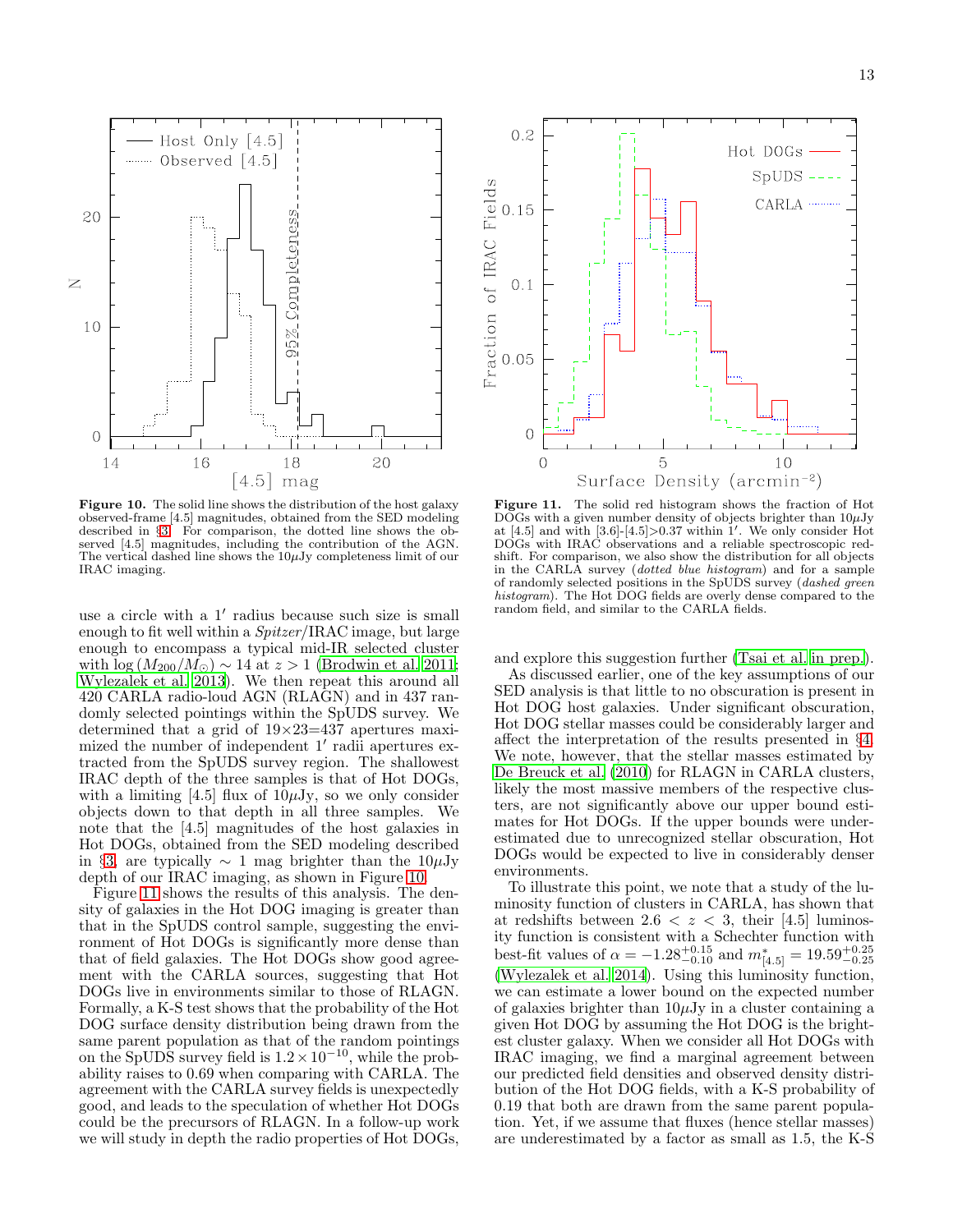

<span id="page-13-0"></span>Figure 12. Differential surface density distribution,  $\Sigma$ , of red galaxies surrounding Hot DOGs (red) and CARLA RLAGNs (blue) as a function of the distance. The black dashed vertical line shows the distance considered for estimating the surface densities shown in Figure [11.](#page-12-1) The points from the CARLA fields have been offset by 1′′ to the left for clarity. Compared to the CARLA fields, the environments around Hot DOGs are significantly less concentrated, despite the fact that the number density of galaxies within 1′ are similar. This is consistent with the low angular concentration in Hot DOG fields found by Jones et al.  $(2014)$  at  $850 \mu m$ .

probability decreases to  $6 \times 10^{-7}$ .

We conclude from these results that while Hot DOGs may live in dense environments, their field densities are inconsistent with clusters that host galaxies more massive than the upper bound stellar masses we estimated for them in §[3.](#page-3-0) This reinforces our assumption of little to no host galaxy obscuration and shows that systematically underestimated stellar masses are not the drivers of the results discussed in §[4.1](#page-7-2) and §[4.2.](#page-8-1)

Additionally, we can use the IRAC images to look at the concentration of galaxies in the vicinity of Hot DOGs. To do this we measure the angular surface density,  $\Sigma$ , of red galaxies (again selected as objects with  $[3.6]$ – $[4.5]$ >0.37 and  $f_{[4.5]} > 10 \mu Jy$ , in the fields of Hot DOGs as a function of the distance to the given Hot DOG. The results are shown in Figure [12.](#page-13-0) For comparison, we repeat the process in the CARLA fields, centered on the RLAGN targeted by the survey. We note the redshift distribution of CARLA RLAGN is quite similar to that of Hot DOGs. Compared to the CARLA fields, the environments around Hot DOGs are significantly less concentrated, despite the fact that the number density of galaxies within 1′ are similar. Such a difference could imply that Hot DOGs live in very dense filaments, or possibly in clusters that are in an earlier state of virialization. Alternatively, such results could be interpreted as Hot DOGs living in clusters as dense or denser than those found by CARLA, but that the Hot DOGs are not the central galaxy of the cluster. This is, however, unlikely, in light of the argument presented earlier based on the cluster luminosity function. We note this low angular concentration is consistent with the results of [Jones et al.](#page-14-12)  $(2014)$  at  $850\mu$ m within a similar radial distance of Hot DOGs.

### 7. CONCLUSIONS

We have presented a detailed study of the observed near-IR through mid-IR SEDs of a large set of Hot DOGs identified by WISE, focusing on the subsample

with W4<7.2 (the core sample). Using the SED templates of [Assef et al. \(2010\)](#page-14-25), we find that Hot DOGs are generally well fit by a combination of a luminous and obscured AGN that dominates the emission at rest-frame wavelengths  $\lambda \gtrsim 1 \mu m$ , and a host galaxy that dominates the bluer emission. The AGN in Hot DOGs are among the most luminous AGN known and dominate the bolometric luminosity of these objects, accounting for  $>97\%$ of the total  $0.1 - 30 \mu m$  output in all objects.

Using these SED models, we find that the AGN in Hot DOGs display a large range of obscurations, with  $2.5 < E(B-V) < 21.5$ , and a mean of  $\langle E(B-V) \rangle$  = 6.8 (6.4) in the core (general) sample. Using the median dust-to-gas ratio in AGN of [Maiolino et al. \(2001](#page-14-40)),  $E(B-V)/N_{\rm H} = 1.5 \times 10^{-23}$  cm<sup>2</sup> mag, these obscurations correspond to gas column densities of  $1.7 \times 10^{23} < N_{\rm H} <$  $1.4 \times 10^{24}$  cm<sup>-2</sup>, or over 10 times the 10<sup>22</sup> cm<sup>-2</sup> column used to separate Type 1 and Type 2 AGN, reaching into the Compton-thick regime. While significant host galaxy obscuration is unlikely, such obscuration would make us underestimate the dust absorption towards the accretion disk.

We estimate upper bounds on the stellar mass of Hot DOGs using the rest-frame  $K$ -band luminosities of the modeled host-galaxy component. These range from  $11 < \log M_*/M_{\odot} < 12.5$ , implying Hot DOGs could be some of the most massive galaxies at their redshifts. It is unlikely these upper bounds are underestimated, because the environmental densities of Hot DOGs are inconsistent with those needed to host more massive galaxies at their redshifts (see §[6\)](#page-11-0).

We investigated two approaches to estimate  $M_{\rm BH}$  in Hot DOGs. If we assume the AGN in Hot DOGs radiate at the same  $\lambda_E$  of similar redshift QSOs, then Hot DOGs must deviate significantly from the local  $M_{\rm Sph}$  –  $M_{\rm BH}$ relation. Such deviations are also observed for high redshift QSOs, and imply that the SMBH is assembled considerably before the stellar mass, constraining our current galaxy evolution models. Alternatively, we can estimate  $M_{\rm BH}$  by assuming Hot DOGs follow the local  $M_{\rm Sph} - M_{\rm BH}$  relation, and derive a minimum  $\lambda_E$  for these objects. If this is the case, AGN in Hot DOGs must be radiating at significantly super-Eddington ratios. This could imply that Hot DOGs could be at the transition point where the AGN is possibly expelling gas from the galaxy and quenching their star-formation, a scenario that may be consistent with the high fraction of extended Ly $\alpha$  emission found by [Bridge et al. \(2013](#page-14-11)).

We show in §[5](#page-9-0) that although very rare, the number density of Hot DOGs is comparable to that of equally luminous Type 1 AGN in the redshift range  $2 < z < 4$ . This suggests that Hot DOGs may not be the torus-obscured counterpart of the equally luminous Type 1 AGN, as the dust torus obscuration fraction is expected to be exceedingly small at these luminosities (e.g., [Lawrence 1991;](#page-14-58) [Simpson 2005;](#page-15-21) [Assef et al.](#page-14-28) [2013\)](#page-14-28). Considering the large Eddington ratios we estimate for these objects, we speculate that Hot DOGs may host AGN with significantly less massive SMBHs than the equally luminous Type 1 AGN, but that they are going through a phase where their accretion rates are temporarily enhanced, possibly to the point of quenching star-formation. In this scenario, when radiating at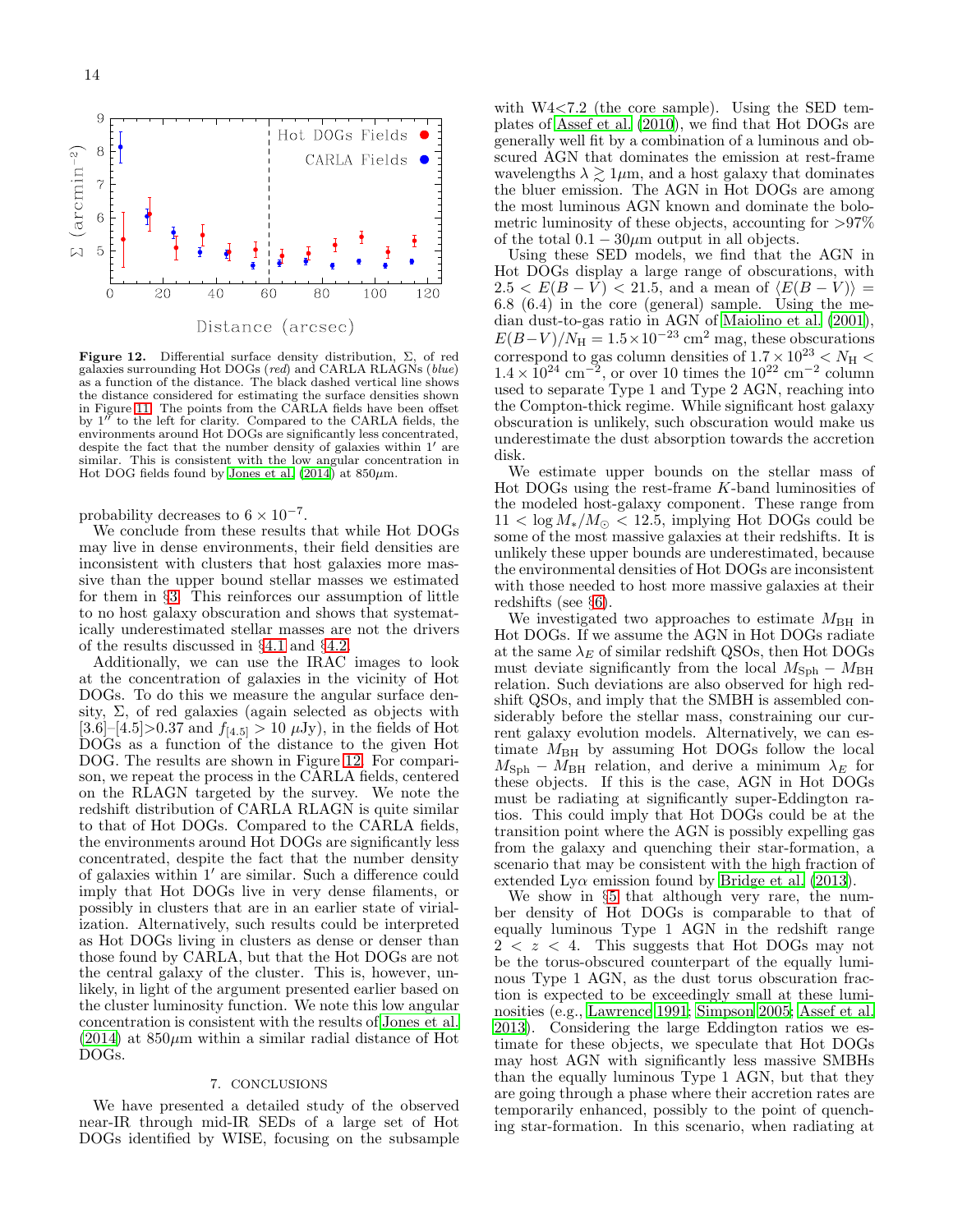their "normal" Eddington ratios, the AGN in Hot DOGs would constitute a small fraction of the Type 1 AGN with comparable mass SMBHs.

Finally, in §[6](#page-11-0) we study the environments of Hot DOGs using follow-up IRAC imaging. We show that the number of galaxies within a 1<sup>7</sup> radius is significantly above the number observed in random pointings implying Hot DOGs live in dense environments. Furthermore, we show that the environments are as dense as those of the clusters identified by the CARLA survey.

Further constraints on the host galaxy properties will allow us to better place these objects in the galaxy evolution context. The physical properties we have been able to determine here highlight how unusual Hot DOGs are among the general galaxy population or even other previously identified extreme populations (e.g., SMGs), and suggest that they may represent a pivotal transition in the galaxy evolution paradigm.

We are indebted to all WISE team members. We thank the anonymous referee for comments and suggestions that helped to improve this article. RJA was supported by Gemini-CONICYT grant number 32120009. This publication makes use of data products from the Widefield Infrared Survey Explorer, which is a joint project of the University of California, Los Angeles, and the Jet Propulsion Laboratory/California Institute of Technology, funded by the National Aeronautics and Space Administration. This work is based in part on observations made with the Spitzer Space Telescope, which is operated by the Jet Propulsion Laboratory, California Institute of Technology under a contract with NASA. Kitt Peak National Observatory and Cerro Tololo Inter-American Observatory, National Optical Astronomy Observatory, are operated by the Association of Universities for Research in Astronomy (AURA) under cooperative agreement with the National Science Foundation. The WIYN Observatory is a joint facility of the University of Wisconsin-Madison, Indiana University, Yale University, and the National Optical Astronomy Observatory. The SOAR Telescope is a joint project of: Conselho Nacional de Pesquisas Científicas e Tecnológicas CNPq-Brazil, The University of North Carolina at Chapel Hill, Michigan State University, and the National Optical Astronomy Observatory. Based partly on observations obtained at the Hale Telescope, Palomar Observatory as part of a continuing collaboration between the California Institute of Technology, NASA/JPL, NOAO, Oxford University, Stony Brook University, and the National Astronomical Observatories of China.

Facilities: WISE, Spitzer (IRAC), Hale (WIRC), MMT (SWIRC), SOAR (OSIRIS), WIYN (WHIRC)

#### REFERENCES

- <span id="page-14-25"></span>Assef, R. J., et al. 2010, ApJ, 713, 970
- <span id="page-14-39"></span>—. 2011, ApJ, 728, 56
- <span id="page-14-28"></span>—. 2013, ApJ, 772, 26
- <span id="page-14-41"></span>Baldry, I. K., Glazebrook, K., & Driver, S. P. 2008, MNRAS, 388, 945
- <span id="page-14-53"></span>Banerji, M., McMahon, R. G., Hewett, P. C., et al. 2012, MNRAS, 427, 2275
- <span id="page-14-37"></span>Bennert, V. N., Auger, M. W., Treu, T., Woo, J.-H., & Malkan, M. A. 2011a, ApJ, 726, 59
- <span id="page-14-43"></span>—. 2011b, ApJ, 742, 107
- <span id="page-14-4"></span>Bentz, M. C., Peterson, B. M., Pogge, R. W., & Vestergaard, M. 2009, ApJ, 694, L166
- <span id="page-14-7"></span>Blain, A. W., Smail, I., Ivison, R. J., Kneib, J.-P., & Frayer, D. T. 2002, Phys. Rep., 369, 111
- <span id="page-14-46"></span>Bongiorno, A., Maiolino, R., Brusa, M., et al. 2014, MNRAS, 443, 2077
- <span id="page-14-45"></span>Borys, C., Smail, I., Chapman, S. C., Blain, A. W., Alexander,
- D. M., & Ivison, R. J. 2005, ApJ, 635, 853 Bridge, C. R., et al. 2013, ApJ, 769, 91
- <span id="page-14-61"></span><span id="page-14-11"></span>Brodwin, M., et al. 2011, ApJ, 732, 33
- <span id="page-14-24"></span>Brown, W. R., McLeod, B. A., Geary, J. C., & Bowsher, E. C. 2008, Proc. SPIE, 7014,
- <span id="page-14-19"></span>Brown, M. J. I., Moustakas, J., Smith, J.-D. T., et al. 2014, ApJS, 212, 18
- <span id="page-14-30"></span>Bruzual, G., & Charlot, S. 2003, MNRAS, 344, 1000
- Cardelli, J. A., Clayton, G. C., & Mathis, J. S. 1989, ApJ, 345, 245
- <span id="page-14-8"></span>Casey, C. M., Narayanan, D., & Cooray, A. 2014, Phys. Rep., accepted [\(arXiv:1402.1456\)](http://arxiv.org/abs/1402.1456)
- <span id="page-14-35"></span>Chabrier, G. 2003, PASP, 115, 763
- <span id="page-14-34"></span>Conroy, C., Dutton, A. A., Graves, G. J., Mendel, J. T., & van Dokkum, P. G. 2013, ApJ, 776, L26
- <span id="page-14-33"></span>Conroy, C., & Gunn, J. E. 2010, ApJ, 712, 833
- <span id="page-14-32"></span>Conroy, C., Gunn, J. E., & White, M. 2009, ApJ, 699, 486
- <span id="page-14-44"></span>Coppin, K. E. K., et al. 2008, MNRAS, 389, 45
- <span id="page-14-42"></span>Croton, D. J., et al. 2006, MNRAS, 365, 11
- <span id="page-14-23"></span>Depoy, D. L., Atwood, B., Byard, P. L., Frogel, J., & O'Brien, T. P. 1993, in Society of Photo-Optical Instrumentation Engineers (SPIE) Conference Series, Vol. 1946, Infrared Detectors and Instrumentation, ed. A. M. Fowler, 667–672
- <span id="page-14-62"></span>De Breuck, C., Seymour, N., Stern, D., et al. 2010, ApJ, 725, 36
- <span id="page-14-9"></span>Dey, A., et al. 2008, ApJ, 677, 943
- 
- <span id="page-14-10"></span>Eisenhardt, P. R. M., et al. 2012, ApJ, 755, 173
- <span id="page-14-13"></span>—. in prep.
- <span id="page-14-38"></span>Elvis, M., et al. 1994, ApJS, 95, 1 Faber, S. M., et al. 2007, ApJ, 665, 265
- <span id="page-14-51"></span><span id="page-14-6"></span>Fan, X. 1999, AJ, 117, 2528
- 
- <span id="page-14-49"></span>Fan, X., et al. 2001, AJ, 121, 54 Fazio, G. G., et al. 2004, ApJS, 154, 10
- <span id="page-14-20"></span><span id="page-14-2"></span>Ferrarese, L., & Merritt, D. 2000, ApJ, 539, L9
- 
- <span id="page-14-59"></span>Galametz, A., Stern, D., Stanford, S. A., De Breuck, C., Vernet, J., Griffith, R. L., & Harrison, F. A. 2010, A&A, 516, A101
- <span id="page-14-60"></span>Galametz, A., et al. 2013, A&A, 559, A2
- Gordon, K. D., & Clayton, G. C. 1998, ApJ, 500, 816
- <span id="page-14-21"></span>Griffith, R. L., et al. 2012, AJ, 144, 148
- <span id="page-14-5"></span>Gültekin, K., et al. 2009, ApJ, 698, 198
- <span id="page-14-52"></span>Hasinger, G. 2004, Nuclear Physics B Proceedings Supplements, 132, 86
- <span id="page-14-55"></span>Hönig, S. F., Leipski, C., Antonucci, R., & Haas, M. 2011, ApJ, 736, 26
- <span id="page-14-0"></span>Hopkins, P. F., Hernquist, L., Cox, T. J., & Kereš, D. 2008, ApJS, 175, 356
- <span id="page-14-48"></span>Jahnke, K., & Macciò, A. V. 2011, ApJ, 734, 92
- <span id="page-14-16"></span>Jarrett, T. H., et al. 2011, ApJ, 735, 112
- <span id="page-14-15"></span>Jones, S., et al. in prep.
- <span id="page-14-12"></span>Jones, S. F., et al. 2014, MNRAS, 443, 146
- <span id="page-14-27"></span>Kaspi, S., Smith, P. S., Netzer, H., et al. 2000, ApJ, 533, 631
- <span id="page-14-26"></span>Kochanek, C. S., Khan, R., & Dai, X. 2012, ApJ, 759, 20
- <span id="page-14-36"></span>Kollmeier, J. A., et al. 2006, ApJ, 648, 128
- <span id="page-14-57"></span><span id="page-14-18"></span>Lacy, M., Ridgway, S. E., Gates, E. L., et al. 2013, ApJS, 208, 24 Lake, S. E., Wright, E. L., Cutri, R. M., & Eisenhardt, P. R. 2013, in American Astronomical Society Meeting Abstracts, Vol. 221, American Astronomical Society Meeting Abstracts, #443.09
- <span id="page-14-58"></span>Lawrence, A. 1991, MNRAS, 252, 586
- <span id="page-14-56"></span>Lawrence, A., & Elvis, M. 2010, ApJ, 714, 561
- <span id="page-14-14"></span>Lonsdale, C., et al. in prep.
- <span id="page-14-54"></span>Lusso, E., Hennawi, J. F., Comastri, A., et al. 2013, ApJ, 777, 86
- <span id="page-14-1"></span>Magorrian, J., et al. 1998, AJ, 115, 2285
- <span id="page-14-17"></span>Mainzer, A., et al. 2011, ApJ, 731, 53
- <span id="page-14-40"></span>Maiolino, R., Marconi, A., Salvati, M., Risaliti, G., Severgnini, P., Oliva, E., La Franca, F., & Vanzi, L. 2001, A&A, 365, 28
- <span id="page-14-29"></span>Mancone, C. L., & Gonzalez, A. H. 2012, PASP, 124, 606
- <span id="page-14-31"></span>Maraston, C. 2005, MNRAS, 362, 799
- <span id="page-14-3"></span>Marconi, A., & Hunt, L. K. 2003, ApJ, 589, L21
- <span id="page-14-50"></span>McGreer, I. D., et al. 2013, ApJ, 768, 105
- <span id="page-14-22"></span>Meixner, M., et al. 2010, PASP, 122, 451
- <span id="page-14-47"></span>Peng, C. Y. 2007, ApJ, 671, 1098